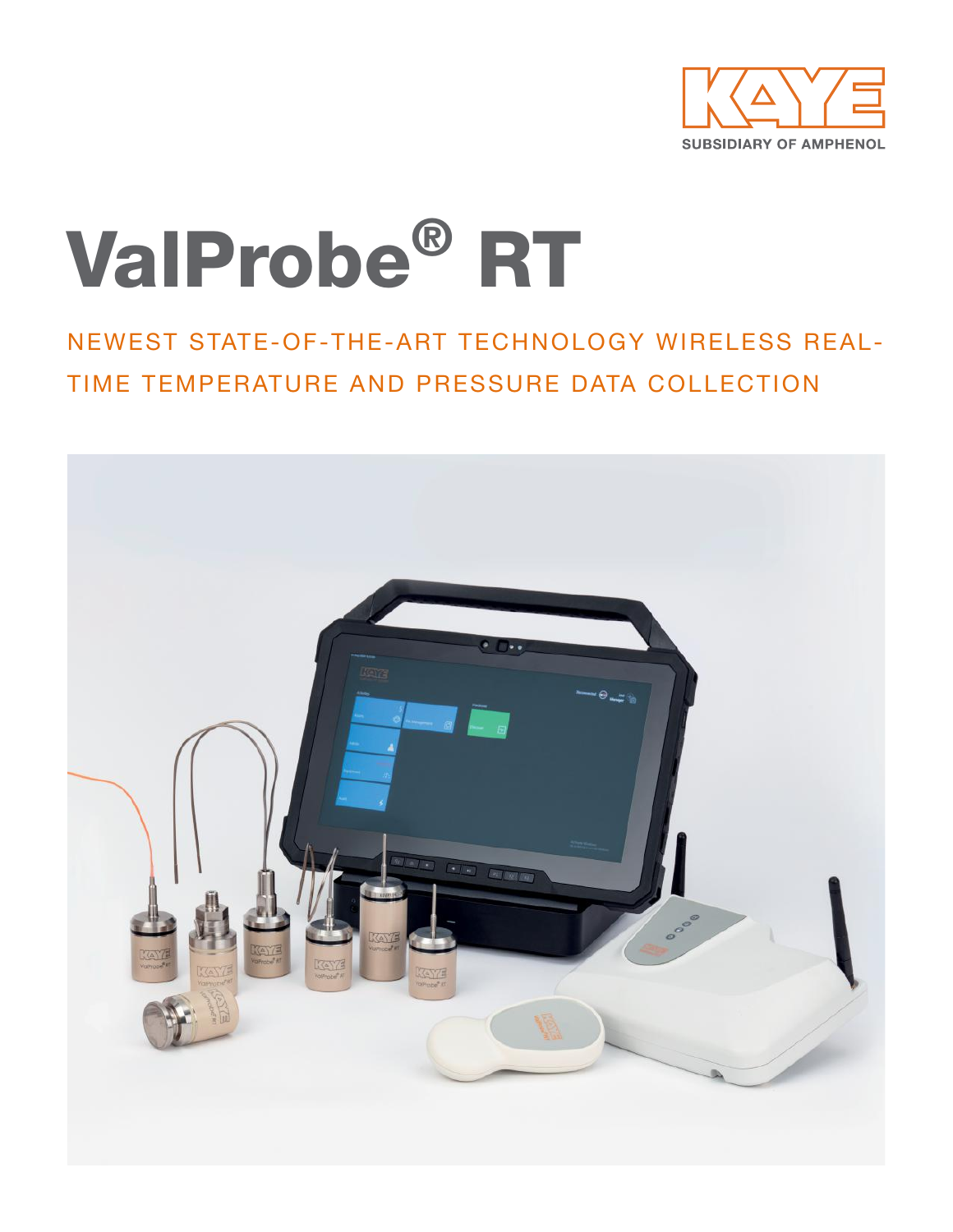# Do You Need To Know In Real-Time What's Going On Inside Your Autoclave?

Kaye ValProbe® RT (Real-Time) is a wire-free real-time process validation and monitoring system designed around the measurement and reporting requirements of the most intensely regulated industries.

It is a state-of-the-art validation system design that meets industry and regulatory (FDA/GAMP) requirements for thermal validation. The ValProbe RT system combines high accuracy measurements, automated sensor calibration, an intuitive metro style user interface, and extensive reporting to simplify the complete validation process.

Kaye ValProbe RT is the successor of the widely recognized Kaye ValProbe, the accepted standard in wireless validations systems for over 15 years.

The ValProbe RT family of data loggers provide accurate, convenient, and reliable process measurement for a wide range of pharmaceutical and medical device applications. The wireless design greatly simplifies monitoring and validation of severe and hard-to-reach environments. See the table below for logger types and recommended applications.

| Kaye ValProbe RT       | Temperature         | Temperature            | Temperature            | <b>Temperature Freeze</b> | Pressure / Temp |
|------------------------|---------------------|------------------------|------------------------|---------------------------|-----------------|
| Datalogger             | <b>Rigid Logger</b> | <b>Flexible Logger</b> | <b>Bendable Logger</b> | Dryer Logger              | Logger          |
| Steam                  |                     |                        |                        |                           |                 |
| Sterilizers            |                     |                        |                        |                           |                 |
| Dry Heat               |                     |                        |                        |                           |                 |
| <b>Sterilizers</b>     |                     |                        |                        |                           |                 |
| Steam in               |                     |                        |                        |                           |                 |
| Place (SIP)            |                     |                        |                        |                           |                 |
| Water Cascade /        |                     |                        |                        |                           |                 |
| <b>Fall Sterilizer</b> |                     |                        |                        |                           |                 |
|                        |                     |                        |                        |                           |                 |
| Incubators             |                     |                        |                        |                           |                 |
| Stability              |                     |                        |                        |                           |                 |
| Chambers               |                     |                        |                        |                           |                 |
|                        |                     |                        |                        |                           |                 |
| Freezers               |                     |                        |                        |                           |                 |
| Freeze Dryer /         |                     |                        |                        |                           |                 |
| Lyophilization         |                     |                        |                        |                           |                 |
| Vessels                |                     |                        |                        |                           |                 |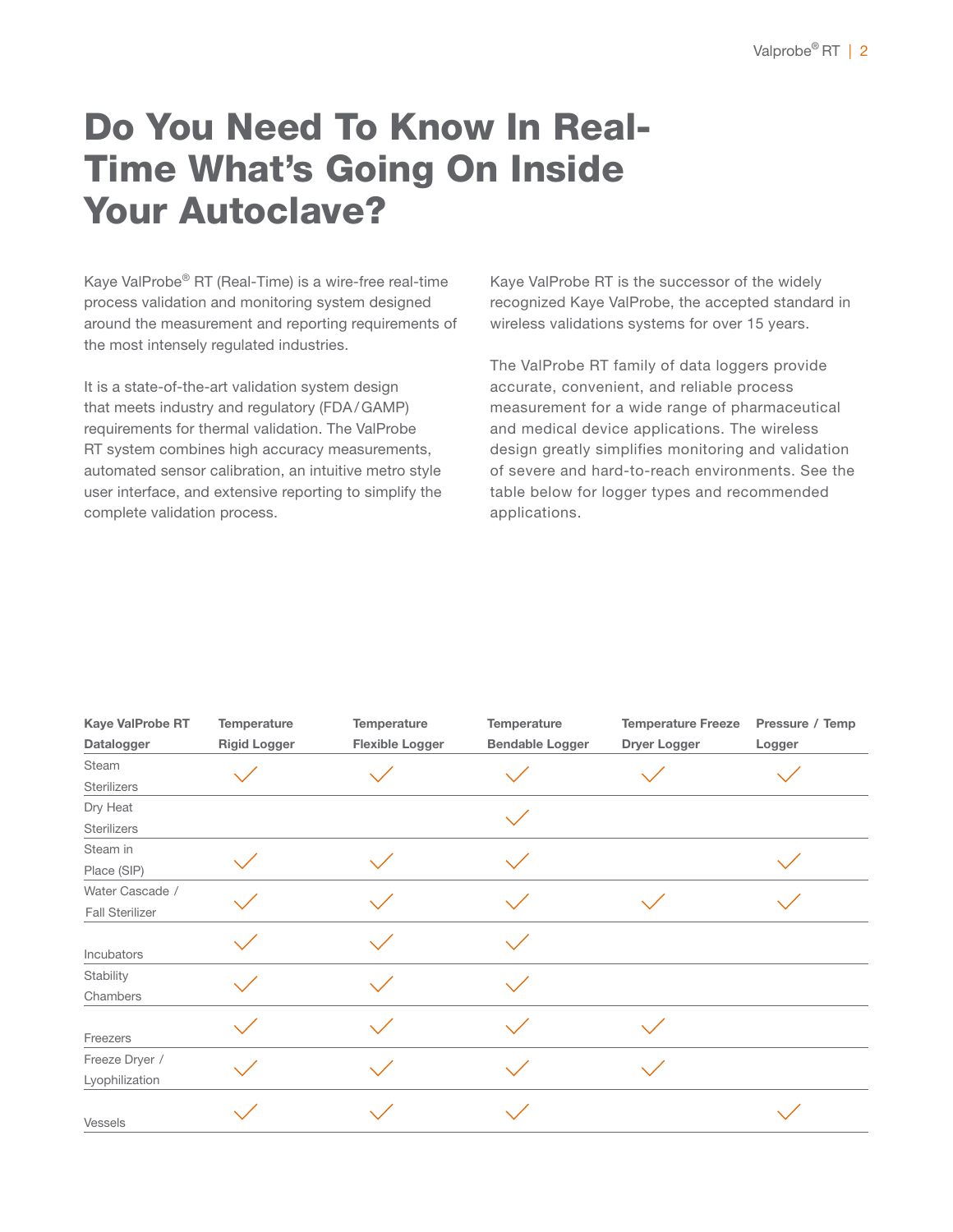# Lifting Real Time Validation to the Next Level

The Kaye ValProbe RT System is a unique design and concept combining a ValProbe RT system with a Validation Console. The console is a rugged, hardened tablet to interface with your Kaye ValProbe RT and legacy hardware. It is pre-loaded with Kaye software and specifically engineered for validation tasks only. This concept greatly simplifies software validation and dependency on continuously changing PCs, operating systems, and core loads. The Kaye ValProbe RT offers easy, dedicated and reliable validation. The Kaye ValProbe RT is intuitive, efficient, and easy to operate – allowing you to focus on the validation, not the technology. Kaye ValProbe RT Logger simplifies access to hostile, remote, and hard-to-reach environments by eliminating hard-wired sensors, greatly reducing study setup time and associated costs.

- ∙ Hardened, dedicated validation console
- ∙ Asset centric data management concept
- ∙ Intuitive metro-style user onterface
- ∙ Portable validation console pre-loaded software
- ∙ Dedicated to validation tasks
- ∙ Simplified compliance and easy validation
- ∙ 21 CFR Part 11 Compliant
- ∙ Flexible data connection
- ∙ Console can interface with multiple units
- ∙ Quick pin connection attaches console to dock
- ∙ Three USB 3.0 inputs
- ∙ Two VGA male and one VGA female inputs
- ∙ Ethernet port
- ∙ Stand-alone operation
- ∙ Reliable data safety a smart redundancy concept
- ∙ 60 minute battery backup





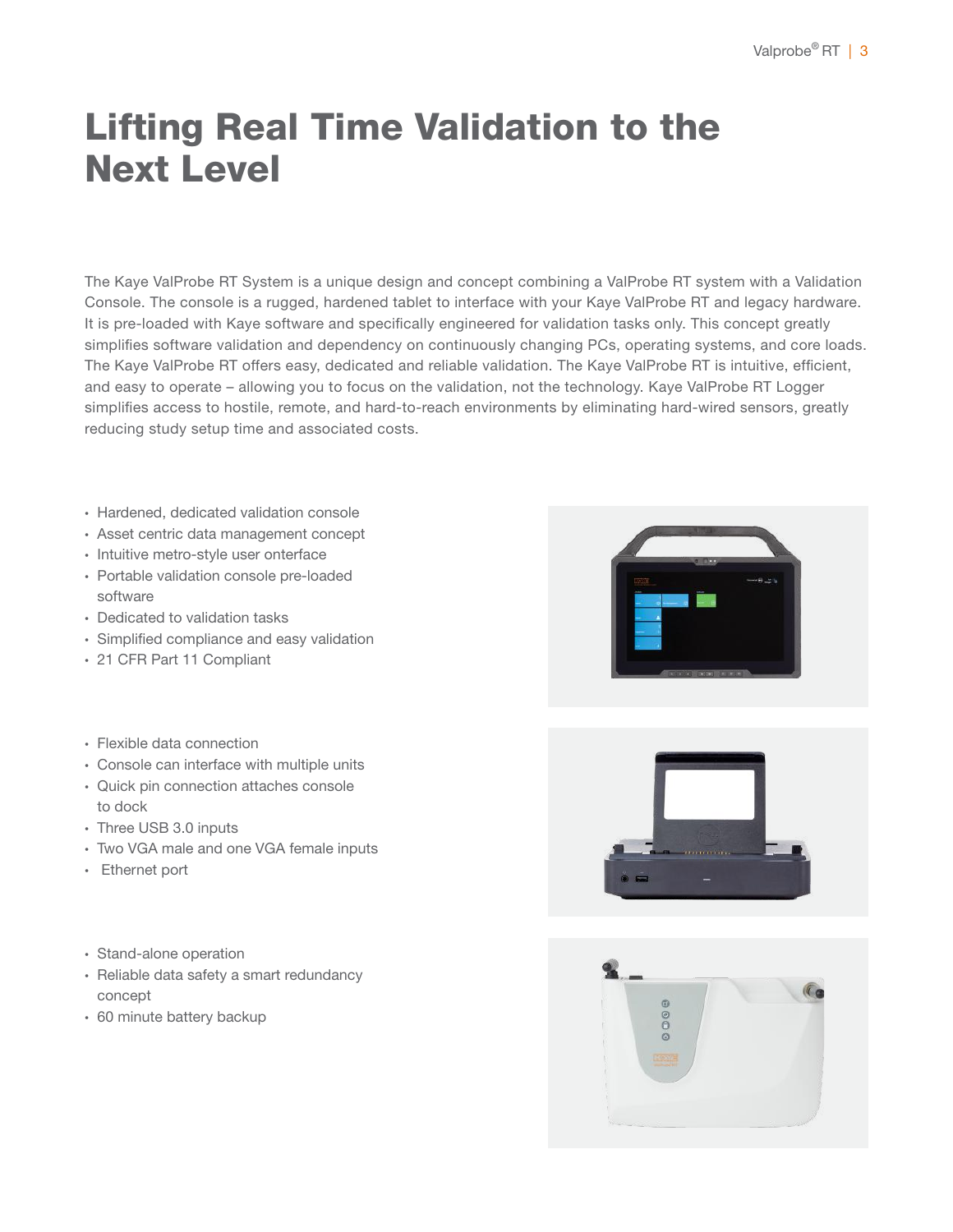# Applications – Challenges – Solutions

# **APPLICATIONS**

- ∙ Steam Sterilizer (Autoclaves)
- ∙ Dry Heat Sterilizers
- ∙ Washer Desinfectors
- ∙ Steam in Place (SIP)
- ∙ Water Cascade/Fall Sterilizers
- ∙ Incubators
- ∙ Stability Chambers
- ∙ Freezers
- ∙ Freeze Dryer/Lyophilization
- ∙ Vessels



# **CHALLENGES**

- ∙ Pharmaceutical industries are faced with increasing operational challenges
- ∙ Need for live data during study even in harsh, extreme cold, or hot temperature
- ∙ Complex and time consuming data organization ∙ Cost and time of validation and re-validation
- ∙ Data Integrity compliance with newest norms and standards
- ∙ Increased IT security and lock down of portable data
- ∙ Continually changing operation systems
	- ∙ Hardware compatibility
	- ∙ Complex software operation

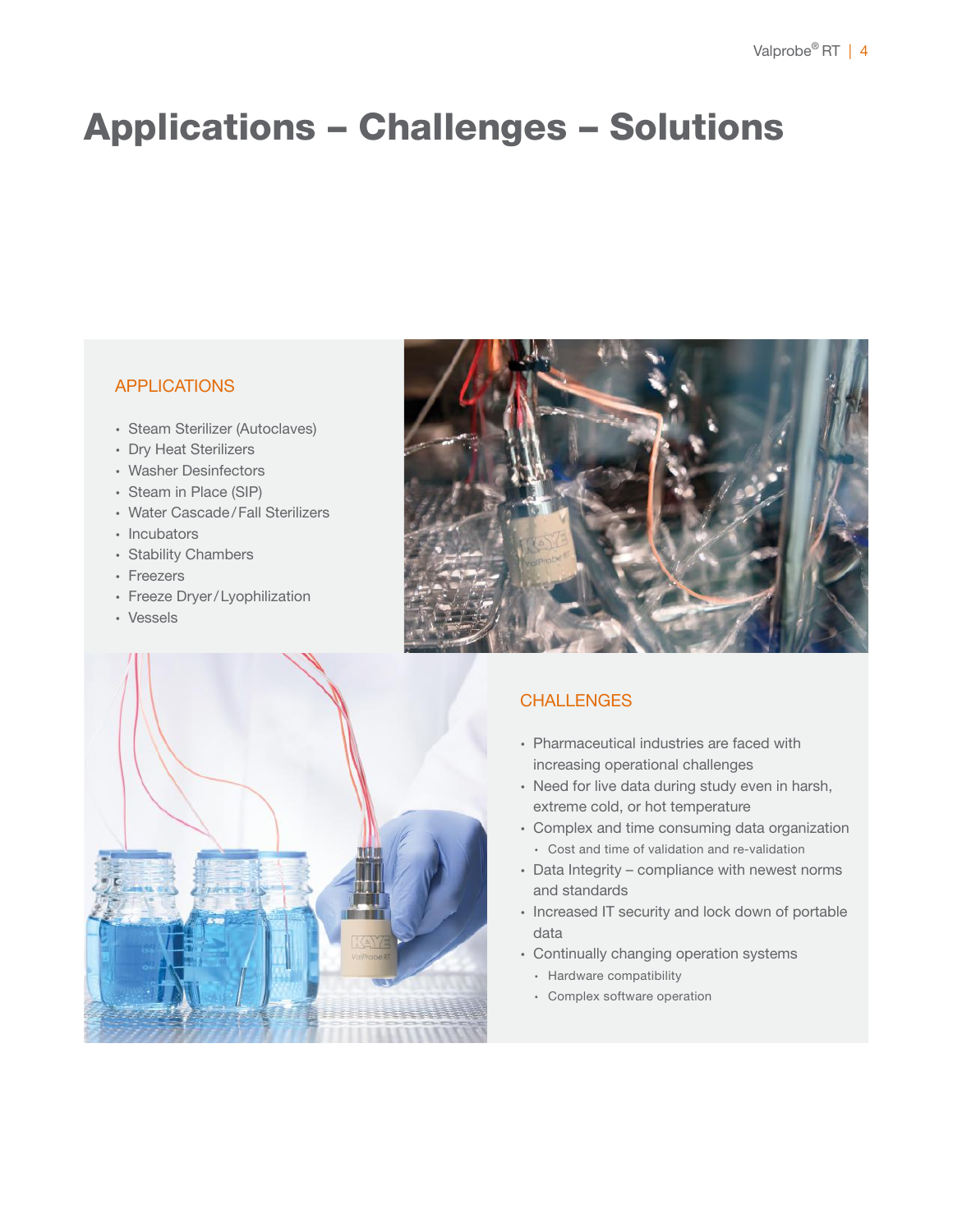# **MARKETS**

- ∙ Pharmaceutical Processing
- ∙ Medical Device Sterilization
- ∙ Food Processing
- ∙ Environmental Monitoring





# **SOLUTIONS**

- ∙ Kaye ValProbe RT delivers reliable life data under harsh conditions at high or low temperatures
- ∙ Pre-loaded with Kaye software, the Kaye Validation Console is only dedicated for validation
- ∙ The system guarantees ease of use and dedicated reliable validation; allowing focus on validation tasks, not the technology
- ∙ 21 CFR part 11 compliant (data integrity)
- ∙ OS and hardware controlled and validated by Kaye
- ∙ Common software tools for Kaye hardware
- ∙ Backward compatible to existing Kaye products
- ∙ Elimination of IT control
- ∙ Intuitive metro-style touch screen interface
- ∙ Simplified validation
- ∙ Asset centric data management concept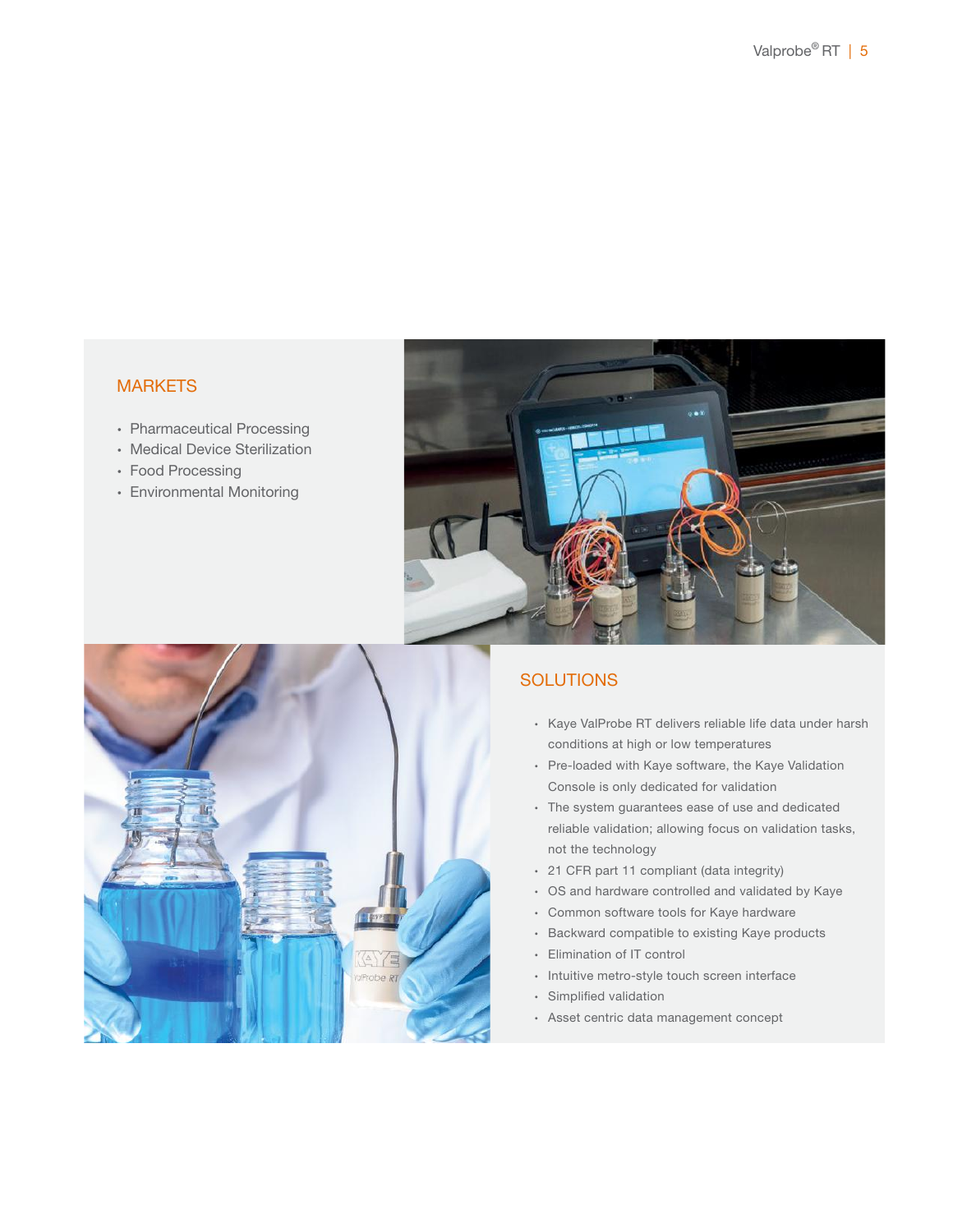# ValProbe RT System

The ValProbe system is designed to provide easy access to process and validation study data. Loggers are programmed via the ValProbe RT base station in combination with the Kaye console.

The ValProbe RT base station communicates and collects data from 25 ValProbe RT Loggers. The system is specially designed to be extremely reliable under harsh conditions ex. 0-5 bar and -85°C to  $140^{\circ}$ C.

# **FEATURES**

- ∙ Live data under harsh conditions via RF during validation study
- ∙ RF-range up to 150 meters
- ∙ Temperature range -85 to 400°C
- ∙ Up to 100,000 samples per sensor
- ∙ Scan rate down to 1 second
- ∙ Data transmission rate 3 seconds to 30 seconds
- ∙ ValProbe system capacity 25 loggers/50 sensors
- ∙ Customer interchangeable batteries
- ∙ Accuracy up to 0.1°C
- ∙ Unmatched battery life

# Base Station Features

- ∙ Dual antenna technology /allows installation of autoclave antenna
- ∙ Compact design for field or desktop operation
- ∙ Can operate as standalone system/internal 32 GB memory
- ∙ Power supply 100 240 V
- ∙ Battery backup for up to 60 minutes
- ∙ Ethernet network connection
- ∙ LED indicator confirming battery and study condition
- ∙ Logger wake-up sound indicator
- ∙ Wake-up magnet
- ∙ CE, UL certified





### VALPROBE RT BASE STATION

The base station serves as the interface between individual loggers and the powerful ValProbe RT system software. It is used for qualification, calibration, and verification studies. Its compact design, including a battery backup, makes it well-suited for field use or desktop applications.

> The ValProbe RT Base Station is compatible with the entire product range of Kaye baths and dry wells.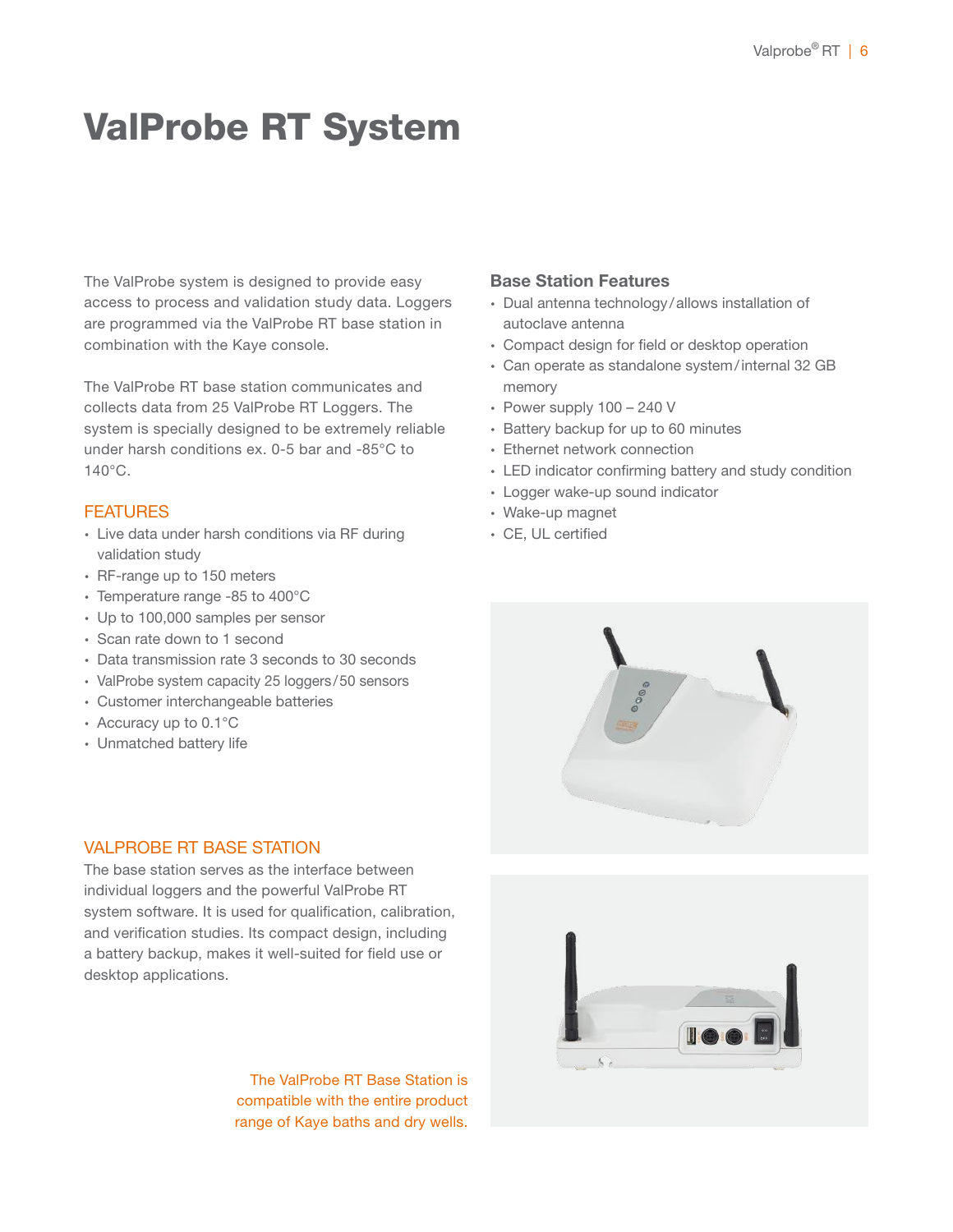# ValProbe RT Temperature Loggers

# TEMPERATURE RANGE -85°C TO 400°C

ValProbe RT Loggers provide a vast temperature range from -85°C to 400°C. They also provide a single solution for extreme low and high temperature applications, proven for pressure up to 5 bar. RTD technology delivers unrivalled measurement accuracy and the new logger electronic design guarantees long battery life. Operator programmable sample rates starting at 1 second, allow collection of up to 100,000 data points per sensor. The antenna diversity concept secures an unmatched RF communication reliability.



# TEMPERATURE LOGGER – RIGID

#### Features

- ∙ Temperature range for complete logger: -85°C to 140°C
- ∙ Single sensor only
- ∙ Sensor length 1.5, 3, 6, 9"
- ∙ Sensor diameter 3mm; 0.118"

# TEMPERATURE LOGGER – BENDABLE SINGLE AND DUAL SENSOR LOGGER

### Features

- ∙ Temperature range for logger sensor: -85°C to 400°C
- ∙ Single and dual bendable sensor available
- ∙ Sensor length 12, 24, 36"
- ∙ Sensor diameter 2.4mm; 0.095"



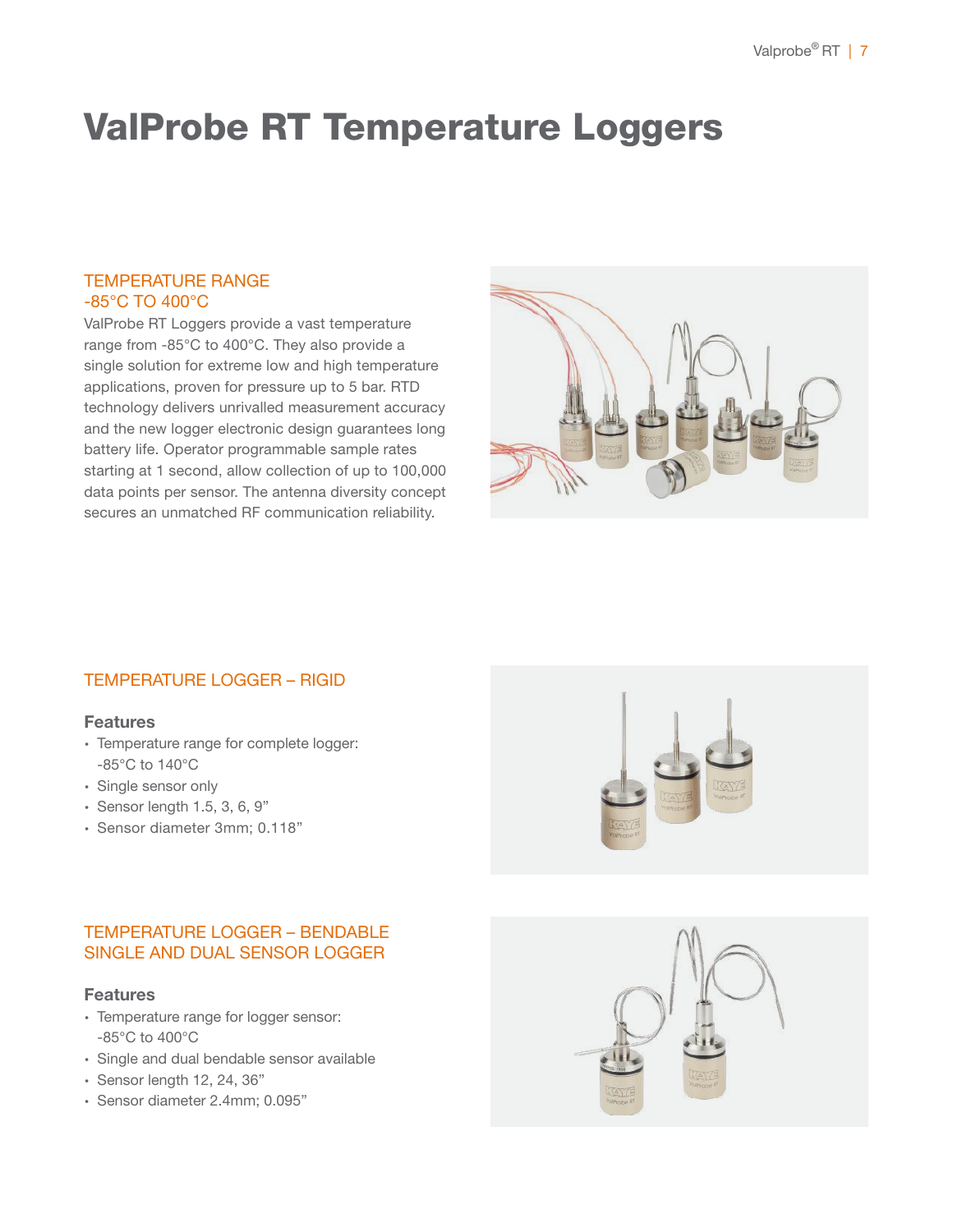# ValProbe RT Temperature Loggers

# FREEZE DRYER LOGGER

# **Features**

- ∙ Temperature range for complete logger: -85°C to 140°C
- ∙ Ultra-flat surface sensor
- ∙ Surface sensor diameter 32mm; 1.26"
- ∙ Optimized surface design also for low vacuum applications

# FLEXIBLE TEMPERATURE SENSOR LOGGER AVAILABLE AS A SINGLE, DUAL, OR 5-SENSOR LOGGER

# Features

- ∙ Temperature range for complete logger: -85°C to 140°C
- ∙ Single, dual, and 5-channel flexible sensor available
- ∙ Sensor length 40"
- ∙ Sensor tip diameter 2.4mm, length 25mm; 0,98"

# PRESSURE AND TEMPERATURE LOGGER

The ValProbe RT Pressure/Temp Logger provides a wide temperature range from 0°C to 140°C. The loggers are a single solution for pressure and temperature measurements for pressure up to 5 bar. RTD technology delivers high measurement accuracy and the new logger electronic design guarantees long battery life. The antenna diversity concept delivers an unmatched RF communication reliability.

# Features

- ∙ Temperature range for complete logger: 0°C to 140°C
- ∙ Pressure range 0 to 5 bar, 1mbar resolution
- ∙ ¼ NPT connection fitting





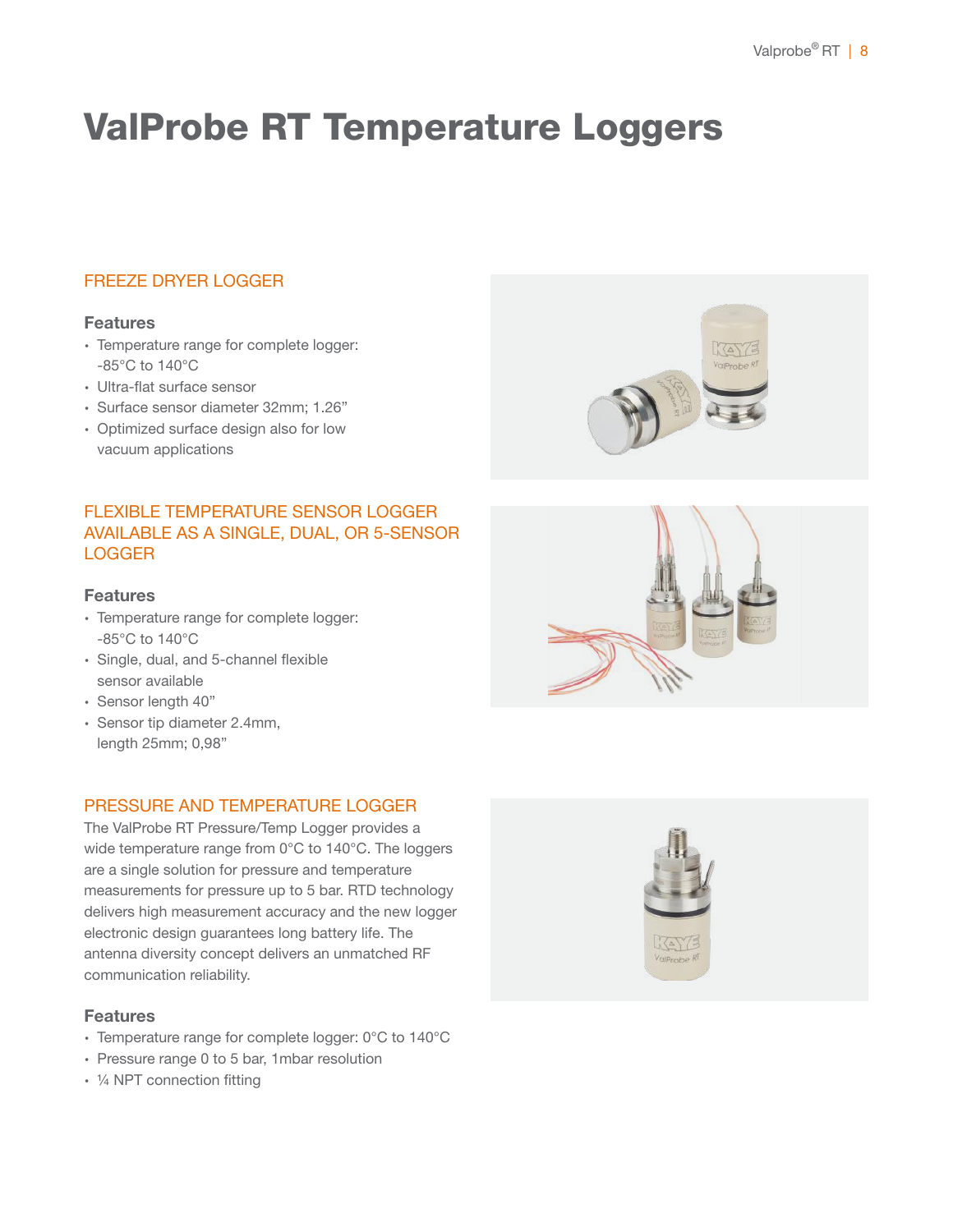# ValProbe RT Specifications

# KAYE VALPROBE RT GENERIC SPECIFICATIONS

| <b>Base Station Dimensions</b> | 7.6 in x 5.2 in x 2.2 in         |
|--------------------------------|----------------------------------|
|                                | 190 mm x 130 mm x 55 mm          |
| <b>Logger Dimensions</b>       | Height: 1,9"/Diameter 1,4"       |
|                                | 48 mm/36 mm                      |
| <b>Logger Material</b>         | Stainless Steel 316L and Peek    |
| <b>Battery</b>                 | Field replaceable – 3.6V Lithium |
| <b>Sampling Rate</b>           | Starting at 2 sec                |
| Data Storage                   | 100.000 Samples retained in      |
|                                | non-volatile memory              |

| <b>Real-Time Clock Accuracy</b>  | $<$ 15sec/day                       |
|----------------------------------|-------------------------------------|
| Calibration                      | <b>NVLAP/DAkkS Calibration</b>      |
| <b>Verification</b>              | <b>Automated User</b>               |
|                                  | Verification capability             |
| <b>Sensing Element</b>           | <b>Precision Platinum RTD</b>       |
| <b>Environmental Temperature</b> | $-85^{\circ}$ C to 140 $^{\circ}$ C |
| <b>Environmental Pressure</b>    | 0-5bar absolute                     |
| <b>Environmental Humidity</b>    | 0-100% condensing                   |
| <b>Regulatory Compliance</b>     | UL and CE                           |
|                                  |                                     |

# TEMPERATURE LOGGERS PRESSURE &

|                             |                                                      |                                                                                                |                                                      |                                                      | <b>TEMP LOGGER</b>                                                |
|-----------------------------|------------------------------------------------------|------------------------------------------------------------------------------------------------|------------------------------------------------------|------------------------------------------------------|-------------------------------------------------------------------|
| <b>Specifications</b>       | Rigid                                                | <b>Bendable</b>                                                                                | Flexible                                             | <b>Surface</b>                                       | <b>Pressure</b>                                                   |
| <b>Sensor Type</b>          | Single Sensor                                        | Single and<br>Dual Sensor                                                                      | Single, Dual<br>and 5-Channel                        | <b>Ultra Flat</b><br>Surface Sensor                  | Single P/T<br>Sensor                                              |
| <b>Sensor Length</b>        | 1.5, 3, 6, 9" inches<br>38, 76, 152, 229 mm          | 12, 24, 36" inches<br>305, 610, 915 mm                                                         | 40" inches<br>1000 mm                                |                                                      |                                                                   |
| <b>Tip Diameter</b>         | $0.118$ "; 3mm                                       | $0.095$ "; $2.4$ mm                                                                            | $0.095$ "; $2.4$ mm                                  | 32mm diameter                                        | <b>1/4 NPT</b><br>Connection fitting                              |
| <b>Measurement</b><br>Range | -85 $\mathrm{^{\circ}C}$ to 140 $\mathrm{^{\circ}C}$ | $-85^{\circ}$ C to $400^{\circ}$ C                                                             | $-85^{\circ}$ C to 140 $^{\circ}$ C                  | -85°C to 140°C                                       | 0°C to 140°C/<br>0-5bar abs                                       |
| <b>Accuracy</b>             | -85°C to 140°C,<br>$\pm 0.1$ °C                      | $-85^{\circ}$ C to 140 $^{\circ}$ C,<br>$\pm 0.1$ °C<br>140°C to 400°C<br>$\pm 0.25^{\circ}$ C | $-85^{\circ}$ C to 140 $^{\circ}$ C,<br>$\pm 0.1$ °C | $-85^{\circ}$ C to 140 $^{\circ}$ C,<br>$\pm 0.1$ °C | 0°C to 120°C ±25mb<br>120°C to 135°C ±10mb<br>0°C to 140°C ±0.1°C |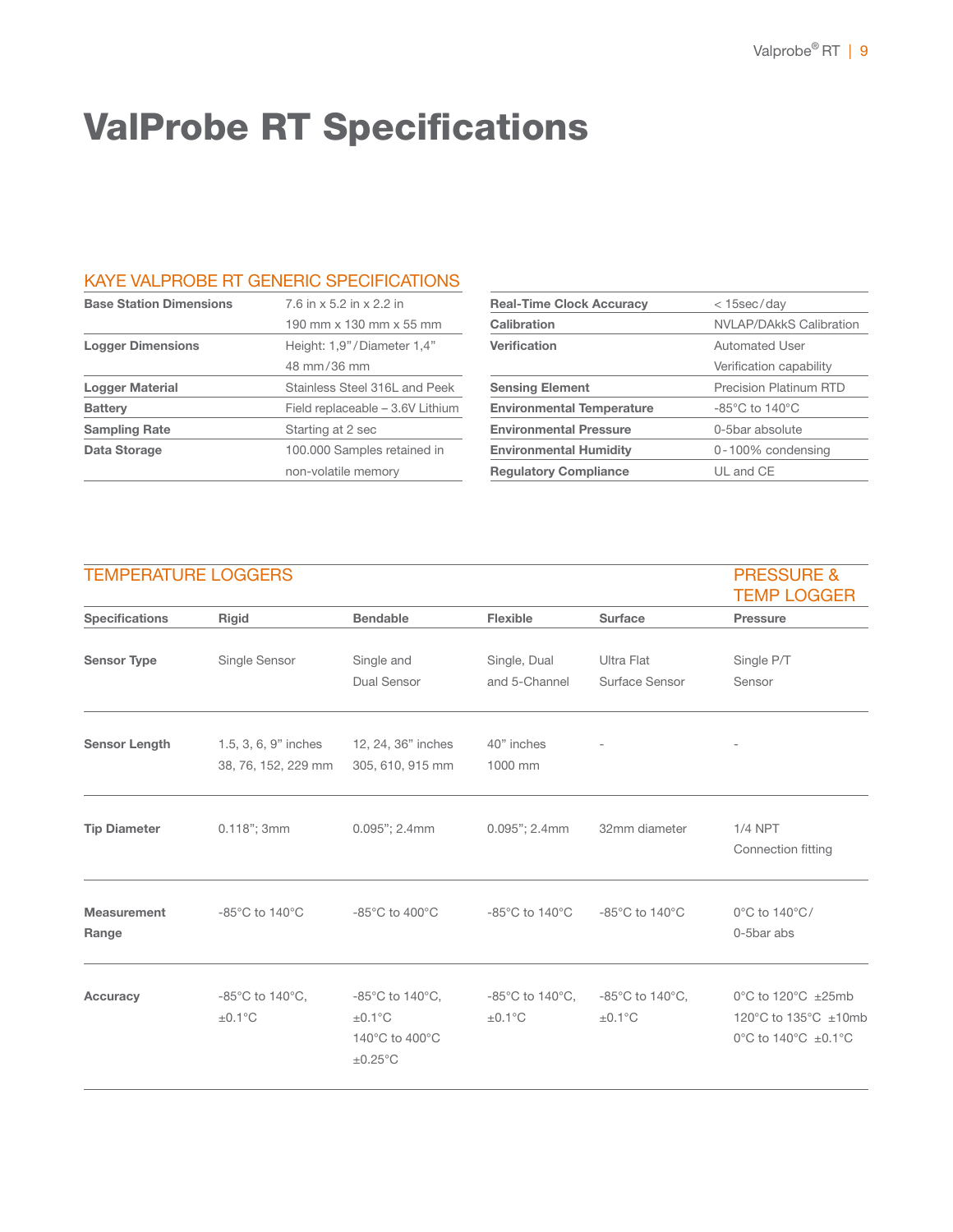# Validation Console

### A NEW FLEXIBLE APPROACH TO VALIDATION

The Kaye Validation Console is a state-of-the-art portable and rugged console, dedicated to programming, displaying, reporting, and storing Validation data. The console is pre-loaded and configured with the suite of Kaye and legacy software. It is customized to specific validations tasks. The console offers direct docking and Wi-Fi connectivity with Kaye equipment. The Kaye Validation Console brings about a new approach to tackling your software validation.

# VALIDATION CONSOLE SPECIFICATIONS

#### Operating System/Processor/Memory

- ∙ Microsoft Windows 10 Enterprise LTSC (64 bit)
- ∙ 8th Generation Intel® Core™-i5 Processor
- ∙ 8 GB RAM

#### Durability IP65 Rated

- ∙ Military grade durability with improved thermal management
- ∙ Maximum protection against dust, dirt, and water ingress
- ∙ Drop-tested from 4 feet
- ∙ Temperature-tested from -20°F to 145°F (-29°C to 62°C)

#### **Display**

- ∙ 11.6-inch, FHD 1920 x 1080
- ∙ 1000 Nit outdoor-readable
- ∙ Anti-glare, anti-smudge, polarizer
- ∙ Glove-capable touchscreen

#### System Storage

∙ 256GB M.2 Solid State Drive (SSD)

#### Integrated Communications

- ∙ Intel® Wireless-AC 9560
- ∙ 802.11ac with Bluetooth 5.0

#### Separate Docking Station Available

#### I/O Ports

- ∙ Docking Connector
- ∙ 1 USB 3.1 Type-A with power delivery
- ∙ 1 USB 3.0 Type-C port with DisplayPort Alt Mode/PowerShare
- ∙ 1 Combo mic/headphone jack
- ∙ 256GB M.2 Solid State Drive (SSD)

#### Embedded I/O

- ∙ On-board camera capability of taking pictures with console
- ∙ 5 MP RGB + IR FHD webcam with privacy shutter/ 8 MP rear camera with flash and dual microphone

#### Dimensions / Weight<sup>(1)</sup>

- ∙ 7.99in x 12.29in x .96in (256mm x 256mm x 24.3mm)
- ∙ 2.93 lbs (1.33 kg)(1)

#### **Battery**

∙ Battery life up to 6 hours(2)

#### Backwards Compatibility

∙ Can run with Kaye Validator and Kaye ValProbe software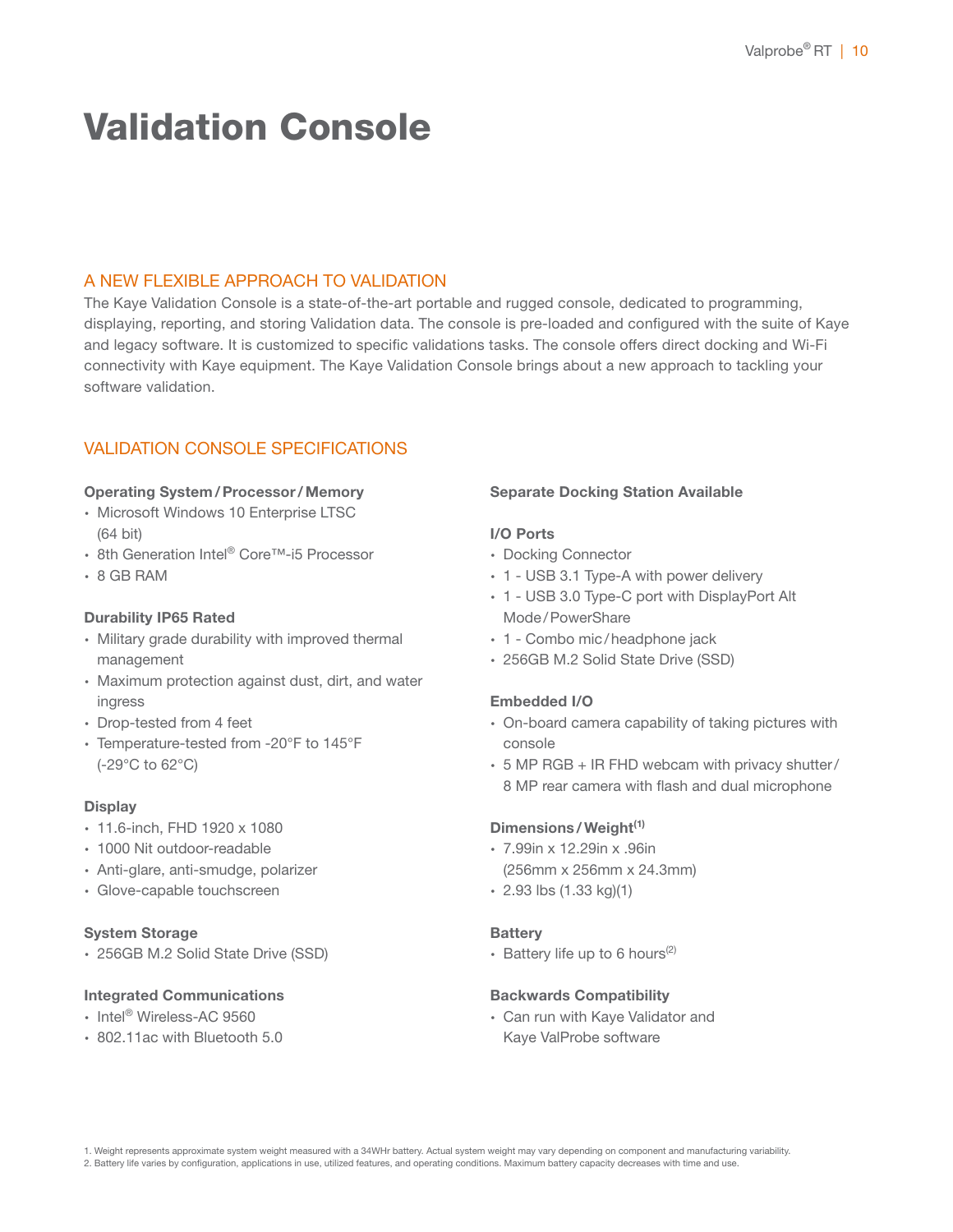# Two ways to connect the Validation Console to ValProbe RT

#### 1. DOCKING MODE (STAND-ALONE)

The console sits in the docking station and connects directly. The ValProbe RT offers a fully functional docking station with direct access to the ports located on the rear of the unit. The console battery charges while docked.



The Validation Console can connect to a local network by using ethernet or Wi-Fi connection.

One validation console can handle multiple Kaye validation systems simultaneously.

The Kaye Validation Console can establish wireless connections\* by utilizing any kind of available Wi-Fi infrastructure.

This feature simplifies your daily routine work. You can access live data wirelessly on the console screen. You can start or stop studies and read live data from a Kaye ValProbe RT system in a cleanroom without entering the room.





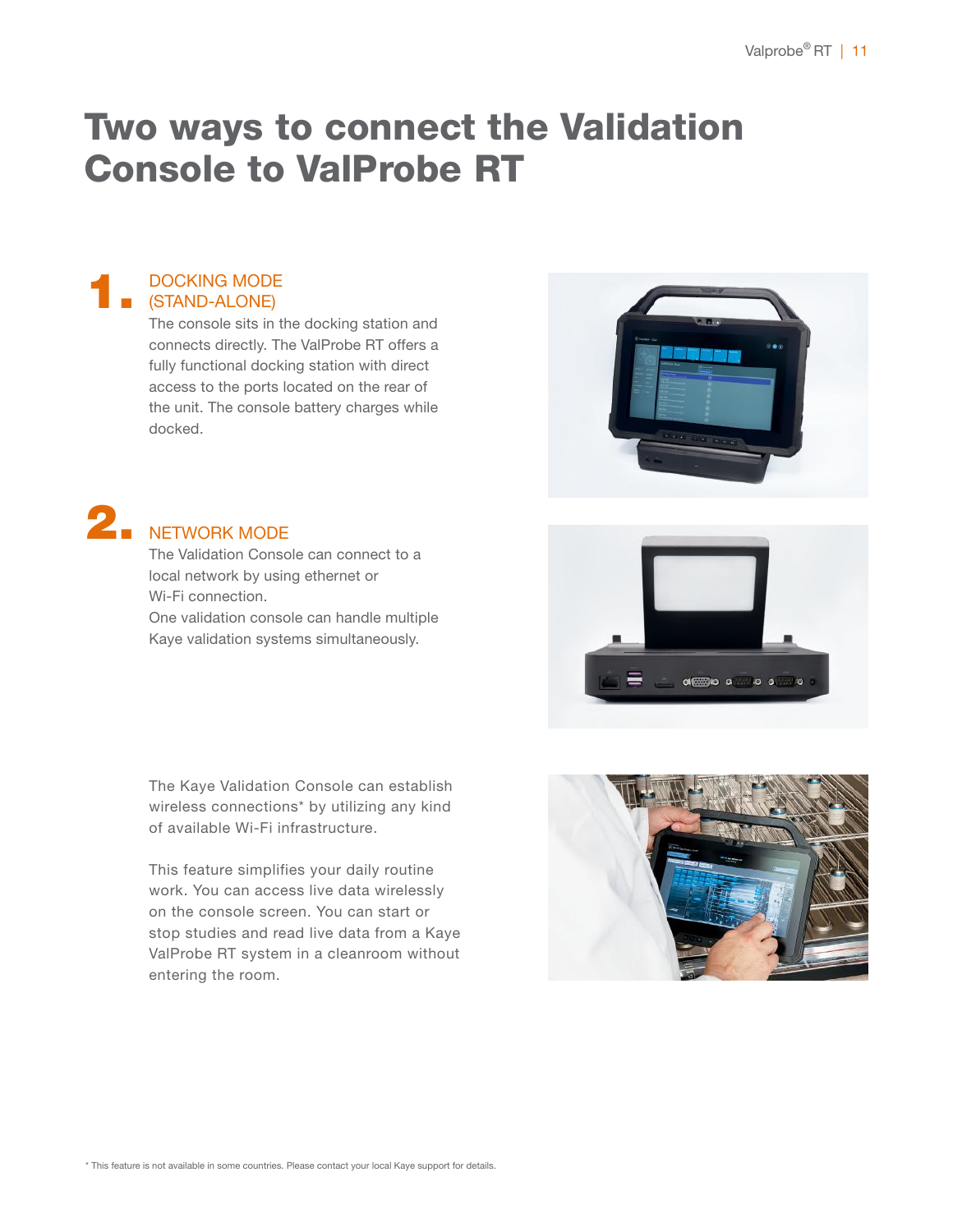# ValProbe RT Software

# ASSET CENTRIC DATA MANAGEMENT

The Kaye ValProbe RT includes an intuitive Asset Centric Data Management concept which allows you to store and access your data faster and more efficiently. Each individual process that you validate, whether an autoclave or freezer etc., can be setup and defined as an asset. All files and data related to an asset, such as setups, verifications, or study files, are organized and accessed in one single screen around the basic asset data. It is also possible to upload additional documents such as standard operation procedures or certificates and associate them with the asset. Assets can be sorted and searched by type, location, manufacturer etc. for easy access.

### EQUIPMENT ASSETS

With the Kaye ValProbe RT you can define assets for each piece of Kaye Validation equipment. Data such as serial numbers and calibration due dates can be defined. The software automatically notifies the user when calibrations are due. The equipment search function uses the Kaye serial number, that is automatically retrieved as part of the study file, to find related files. Using just one fingertip you can have a list of qualification studies where the equipment asset was used.





| 0.1                                                 | <b>With Assoc</b><br><b>Laborers</b><br><b>Communication</b><br> |  |
|-----------------------------------------------------|------------------------------------------------------------------|--|
| <b>SO</b><br><b>W. Corea</b>                        |                                                                  |  |
| Endpress (C)<br>WT.                                 |                                                                  |  |
| Anal Barre                                          | <b>Elizabeth Calve</b>                                           |  |
| <b>Model-Marchine</b>                               |                                                                  |  |
| <b>Manufacturing Col Date</b><br>quotient           | <b>Verification</b><br>Editorial                                 |  |
| Unit Cal Sats<br><b>WATION</b>                      |                                                                  |  |
| Coloration (the San<br><b>Inicial</b>               |                                                                  |  |
| Lam Venthallan Dale<br><b><i><u>inizian</u></i></b> |                                                                  |  |
|                                                     |                                                                  |  |
|                                                     |                                                                  |  |

| Review and Save the Setup |                              |                                     |                   |   | Copy in New Sirius |                                  |    | <b>Create Setup Report</b> |
|---------------------------|------------------------------|-------------------------------------|-------------------|---|--------------------|----------------------------------|----|----------------------------|
| <b>Asset Details</b>      |                              | <b>Sensor Details</b>               |                   | ø | Groups             |                                  |    | ø                          |
|                           |                              | <b>Tekip</b>                        | <b>1979</b>       |   |                    | <b>Total Groups 24</b>           |    |                            |
|                           |                              | <b>Humidity</b><br><b>Pinnisher</b> | $1 - 2$<br>$\sim$ |   |                    | No.   Googlines   Senior   Type. |    |                            |
|                           |                              |                                     |                   |   |                    | <b>bo</b> id                     | ٠  | Severala                   |
|                           |                              | <b>Report Header</b>                |                   | ⊘ | z                  | FonDet                           | ٠  | Temperatur                 |
|                           |                              | Aust 10 #                           | $-7777$           |   |                    | <b>Humislay</b>                  | q. | <b>Howardow</b>            |
|                           |                              | SOF POISOIL                         | <b>CONT</b>       |   | ٠                  | Postage                          | ä  | Retaure                    |
| Asset (C)<br>Model        | : 7777<br>868                | Load Description [7] sample Road    |                   |   |                    |                                  |    |                            |
| Manufacturer              | 1 Ampheto                    | Cidewrit -                          | . <b>Justro</b>   |   |                    |                                  |    |                            |
| Type                      | 1. Heatflath                 |                                     |                   |   |                    |                                  |    |                            |
| tire                      | THE R. P. LEWIS CO., LANSING |                                     |                   |   |                    |                                  |    |                            |



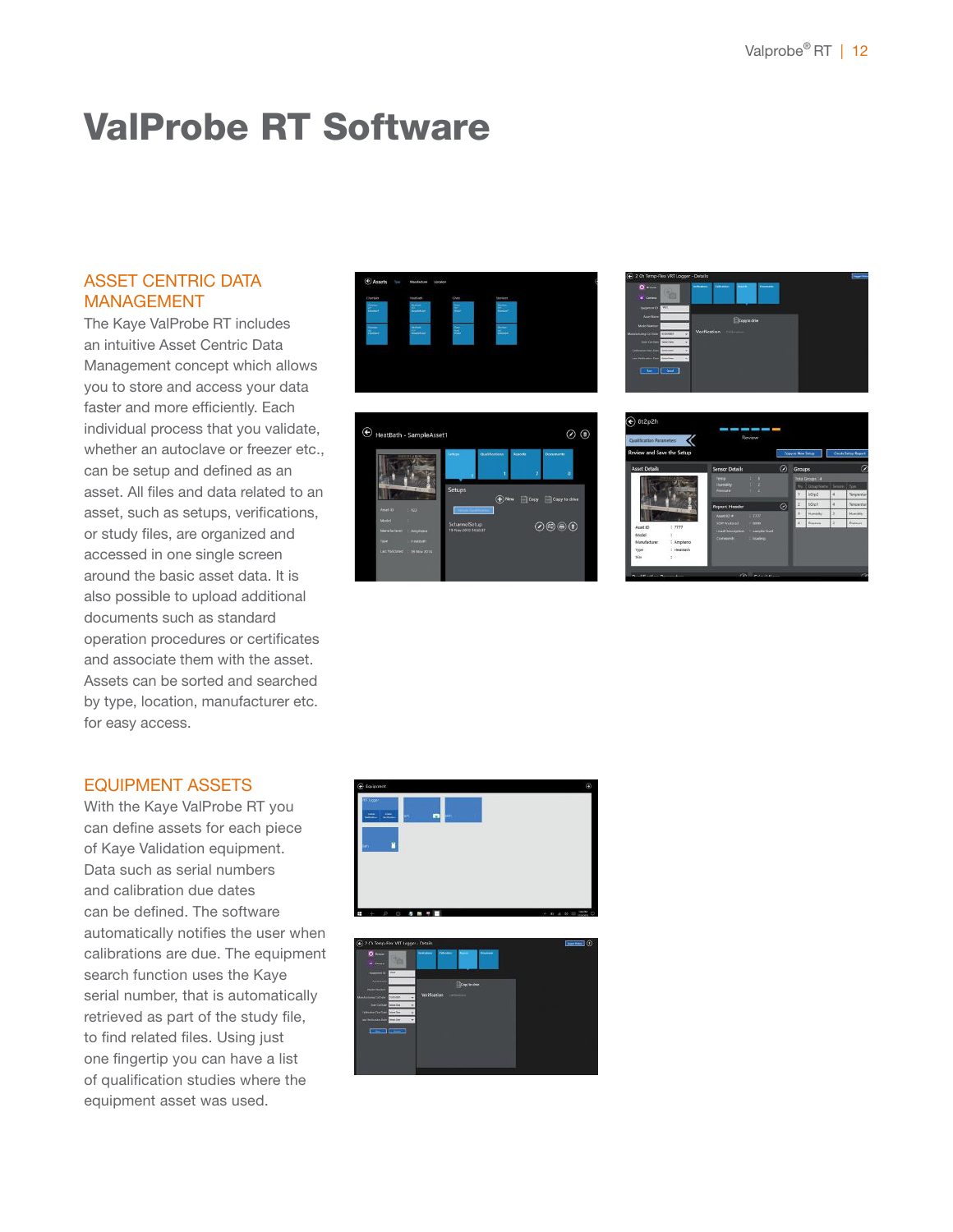### QUALIFICATION/STUDY

The Kaye Validation Console can connect to a ValProbe RT system directly through the docking station of the console or via WiFi to the network connected base station. It enables the user to transfer setups, start studies, and monitor live data or read finished studies. After starting a study, the ValProbe RT base station runs the tasks independently.

One Kaye Validation Console can control several validation systems in parallel and one validation system can handle several consoles. While connected to ValProbe RT the user can see the live data in list or graphical view, group based calculation, and event messages. Any connected hardware is displayed with a serial number.

### SENSOR VERIFICATION

Kaye, the original creator of the Automatic Logger Verification feature has included enhancements eliminating manual methods of logger verification resulting in better accuracy.

Kaye ValProbe RT is backward compatible with existing Kaye IRTD and calibration baths. The automatic verification feature minimizes training and ensures accurate and repeatable verifications, all while being well documented.

Select only loggers you want to verify. Defining a verification setup lets you verify a large number of loggers among all those displayed in equipment assets.

Set the criteria for a logger verification – the ValProbe RT system allows you up to six independent temperature verification points.

| + Setup - Temperature Calibration                                             |            |    | <b>Tailord B</b> |
|-------------------------------------------------------------------------------|------------|----|------------------|
| Cultosten Selpoints                                                           | <b>Out</b> |    |                  |
| <b>Box Streeting</b><br><b>SR</b><br>$40.4 - 1$<br>The list<br>$\overline{m}$ | OESPAYS    | 00 |                  |
| <b>Deviation Criteria</b><br>$18 - 12$                                        |            |    |                  |
| <b>Staking Criteria</b><br><b>ACCOMMENTATION PRODUCT</b>                      |            |    |                  |
| m.<br>98617<br>٠<br>×<br><b>W Public</b><br>SOF Protocol Number               |            |    |                  |
| ٠<br>⊩⊶                                                                       |            |    |                  |
|                                                                               |            |    |                  |
|                                                                               |            |    |                  |

The console displays the entire verification process on one screen. Data fields change color to show the progress of stability and deviation for each logger. A status window lists each step and indicates where the system is in the process.







| No. of Sensors: 3 Start: 15:07:07<br><b>Hackers</b>                                    | Ust    | Graph                        |                   |              |
|----------------------------------------------------------------------------------------|--------|------------------------------|-------------------|--------------|
| <b>RD</b> could                                                                        | Sensor | Logger Type T Reachage       | <b>Battery</b> 's | <b>RSSIN</b> |
| $\mathbf{H}$                                                                           | YZ75-A | 1 Channel Terror-Files 25.82 | 10 <sup>1</sup>   | 100          |
| <b>UTILIZE</b>                                                                         | A-4085 | J Channel Temp-Fixed 25.56   | $^{16}$           | 120.         |
| talkity Criteta:                                                                       | 8014   | 2 Channel Tenta Fixed 25.53  | 68                | 100          |
| <b>Manzen</b><br>00 000 t t 2                                                          |        |                              |                   |              |
| dational flow at Stability [1]<br><b>TELEVISION</b><br><b>GREW SURA</b>                |        |                              |                   |              |
| $2460\sqrt{1}$<br><b>VERBITTER</b><br>1547:15<br>×.<br><b>HARRY OF WANT</b><br>00,0005 |        |                              |                   |              |
| Missiage                                                                               |        |                              |                   |              |
| Setpoint S1 (26 °C) matchly started - 15:07:15                                         |        |                              |                   |              |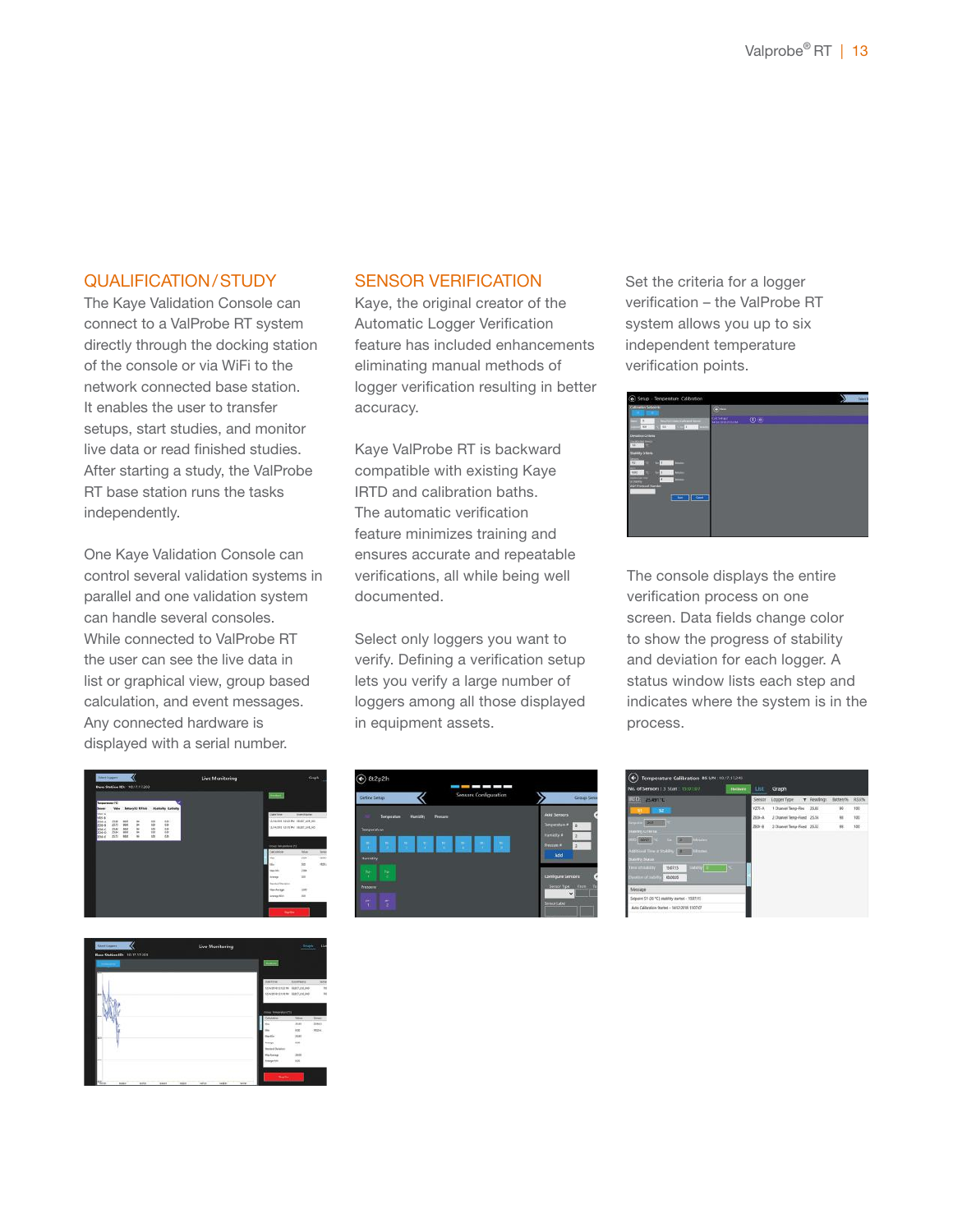# ValProbe RT Wiring Layout

The Kaye Validation Console includes an extensive and flexible Reporting Tool used to analyze and document your critical Validation studies. The Reporting Tool is a separate application which is seamlessly integrated into the Kaye software. It can be used to analyze and document not only ValProbe RT files, but Validator AVS files also. While offering several new features and enhancements, the Reporting Tool is designed to ensure that the proven and accepted formats of the ValProbe summary, detailed, and calibration formats are maintained. Enhancements to graphing reports, setup reports, as well as new reports such as ValProbe RT wiring layout and pass / fail reports provide faster and more detailed ways of analyzing your data. Reports can be previewed, printed, saved as a PDF, or exported in CSV format.

### REPORTING

- ∙ ValProbe RT
- Wiring Layout
- ∙ Setup Report
- ∙ Calibration Report
- ∙ Verification Report
- ∙ Graph Report
- ∙ Detailed Report:
	- ∙ Statistical
- ∙ Lethality
- ∙ Saturation
- ∙ MKT
- ∙ Summary Report
- ∙ Audit Trail Report
- ∙ Pass /Fail Report

### CONFIGURATION CHOICES

Prior to generating reports the Reporting Tool provides a host of configuration choices:

- ∙ Sensors included in report
- ∙ Sensors separated by groups
- ∙ Sensor placement and description
- ∙ Define cycles (qualification, exposure, etc.)
- ∙ Calculations (statistical, lethality, saturation, MKT etc.)
- ∙ Header/footers
- ∙ Graphing
- ∙ Templates
- ∙ Pass/fail criteria

These features provide you with maximum flexibility to get the data and calculations you require in the correct formats to meet your Validation reporting needs.

|                             |                                                                                        |                    |                    |                      |                                                    |                    |                             |                      | Printed on 10-Apr-2018 at 19:05:50 by b            |                                 |                            |
|-----------------------------|----------------------------------------------------------------------------------------|--------------------|--------------------|----------------------|----------------------------------------------------|--------------------|-----------------------------|----------------------|----------------------------------------------------|---------------------------------|----------------------------|
|                             | Temperature Sensor - SN00012-A                                                         |                    |                    |                      |                                                    |                    |                             |                      | Calibrated on - 10-Apr-2018 by user                |                                 |                            |
| Company:                    |                                                                                        |                    |                    |                      | Firmware Version: 2.00                             |                    |                             |                      |                                                    | VRT Version: 10.00.00.10        |                            |
| SOP Protocol #:             |                                                                                        |                    |                    |                      | Battery life:                                      |                    |                             |                      |                                                    | ReportWizard Version: 100000010 |                            |
| <b>Temperature Standard</b> |                                                                                        | Kaye IRTD          |                    |                      | KL25/60-L60361 GESM 08-MAR-17                      |                    |                             | ITS-90(°C)           |                                                    |                                 |                            |
| <b>Start Time:</b>          | 10:57:05                                                                               |                    |                    |                      |                                                    |                    |                             |                      |                                                    |                                 |                            |
| Setpoint 1:                 |                                                                                        |                    | 20.20°C            |                      | --Passed-                                          |                    |                             |                      |                                                    |                                 |                            |
|                             | <b>Stability Criteria:</b>                                                             |                    | Logger Stability:  |                      | 0.20°C for 2 minutes                               |                    | <b>IRTD Stability:</b>      |                      |                                                    | 0.012°C for 2 minutes           |                            |
|                             | <b>Deviation Criteria:</b>                                                             |                    | Before User Cal:   | 1.00°C               |                                                    |                    | After User Cal:             |                      |                                                    | 0.50°C for 1 minutes            |                            |
|                             |                                                                                        |                    |                    |                      |                                                    |                    |                             |                      |                                                    |                                 |                            |
|                             | Stability and Deviation Evaluation (before user calibration)                           |                    |                    |                      |                                                    |                    |                             |                      |                                                    |                                 |                            |
| Time of Stability:          |                                                                                        | 00:00:00           |                    |                      | Logger Temporature:                                |                    | 20.20°C                     |                      | <b>IRTO Temperature:</b>                           |                                 | 20.200°C                   |
|                             |                                                                                        |                    |                    | Logger Stability:    |                                                    |                    | 0.00°C                      |                      | IRTD Stability:                                    |                                 | $0.000^{\circ}$ C          |
|                             |                                                                                        |                    |                    |                      | Logger Deviation From IRTD:                        |                    | 0.00°C                      |                      |                                                    |                                 |                            |
|                             |                                                                                        |                    |                    |                      |                                                    |                    |                             |                      |                                                    |                                 |                            |
|                             | Temperature Logged for 1 minutes (after user calibration) Maximumum Deviation : 0.00°C |                    |                    |                      |                                                    |                    |                             |                      |                                                    |                                 |                            |
| Time                        | <b>IRTD</b>                                                                            | Sensor             | Dev                | Time                 | <b>IRTD</b>                                        | Sensor             | Dev                         | Time                 | <b>IRTD</b>                                        | Sensor                          | Dev                        |
| 11:01:10                    | 20,200°C                                                                               | 20.20°C            | 0.000°C            | 11:01:15             | 20,200°C                                           | 20.20°C            | 0.000°C                     | 11:01:20             | 20.200°C                                           | 20.20°C                         | 0.000°C                    |
| 11:01:25                    | 20,200 <sub>.</sub> C                                                                  | 20.20°C            | 0.000°C            | 11:01:30             | 20,200°C                                           | 20.20°C            | 0.000°C                     | 11:01:35             | 20.200°C                                           | 20.20°C                         | $0.000^{\circ}$ C          |
| 11:01:40                    | 20,200°C                                                                               | 20.20°C            | 0.000°C            | 11:01:45             | 20,200°C                                           | 20.20°C            | 0.000°C                     | 11:01:50             | 20.200°C                                           | 20.20°C                         | 0.000°C                    |
| 11:01:55                    | 20,200°C                                                                               | 20.20°C            | 0.000°C            | 11:02:00             | 20,200°C                                           | 20.20°C            | 0.000°C                     | 11:02:05             | 20.200°C                                           | 20.20°C                         | 0.000°C                    |
| Setpoint 2:                 |                                                                                        |                    | 30.00°C            |                      | --Passed--                                         |                    |                             |                      |                                                    |                                 |                            |
|                             | <b>Stability Criteria:</b>                                                             |                    | Logger Stability:  |                      | 0.20°C for 2 minutes                               |                    | <b>IRTO Stability:</b>      |                      |                                                    | 0.012°C for 2 minutes           |                            |
|                             | <b>Deviation Criteria:</b>                                                             |                    | Before User Cal:   | 1.00°C               |                                                    |                    | After User Cal:             |                      |                                                    | 0.50°C for 1 minutes            |                            |
|                             |                                                                                        |                    |                    |                      |                                                    |                    |                             |                      |                                                    |                                 |                            |
| Time of Stability:          | Stability and Deviation Evaluation (before user calibration)                           | 00:00:00           |                    | Logger Stability:    | Logoer Temperature:<br>Logger Daviation From IRTD: |                    | 30.00°C<br>0.00°C<br>0.00°C |                      | <b>IRTO Temperature:</b><br><b>IRTD Stability:</b> |                                 |                            |
|                             |                                                                                        |                    |                    |                      |                                                    |                    |                             |                      |                                                    |                                 |                            |
|                             | Temperature Logged for 1 minutes (after user calibration) Maximumum Deviation : 0.00°C |                    |                    |                      |                                                    |                    |                             |                      |                                                    |                                 |                            |
| Time                        | <b>IRTD</b>                                                                            | Sensor             | Day                | Time                 | <b>IRTD</b>                                        | Sensor             | Dev                         | Time                 | <b>IRTD</b>                                        | Sensor                          | 30.000°C<br>0.000 C<br>Dev |
| 11:07:15                    | 30,000°C                                                                               | 30.00°C            | 0.000°C            | 11:07:20             | 30,000°C                                           | 30,00°C            | 8.000°C                     | 11:07:25             | 30,000°C                                           | 30,00°C                         | 0.000°C                    |
| 11:07:30<br>11:07:45        | 30,000°C<br>30,000°C                                                                   | 30.00°C<br>30.00°C | 0.000°C<br>0.000°C | 11:07:35<br>11:07:50 | 30,000°C<br>30,000°C                               | 30,00°C<br>30.00°C | 0.000°C<br>0.000°C          | 11:07:40<br>11:07:55 | 30,000°C<br>30.000°C                               | 30,00°C<br>30.00°C              | 0.000 °C<br>0.000°C        |

Calibration Report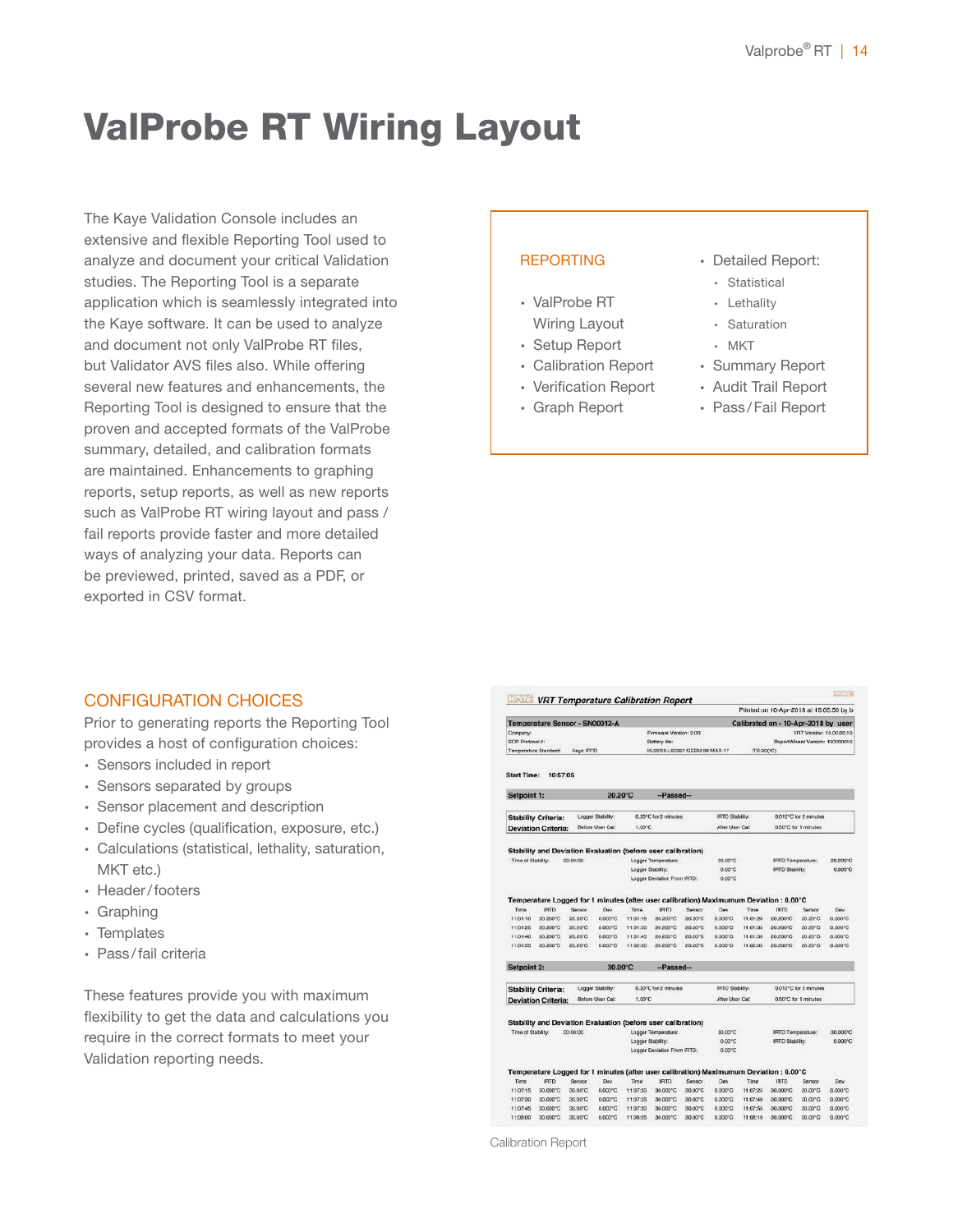| Asset Name: Fedegari Test1                                                                                                               |          |
|------------------------------------------------------------------------------------------------------------------------------------------|----------|
| $1 - 04$<br>$1 - 08$<br>$1 - 02$<br><b>STATE WA</b><br>5.27<br>$1 - 06$<br>$1 - 10$<br>$1 - 03$<br>$1 - 07$<br>B<br>$1 - 05$<br>$1 - 01$ | $1 - 09$ |
|                                                                                                                                          |          |

| Number   | <b>Sensor Name</b> | <b>Description</b> |  |
|----------|--------------------|--------------------|--|
|          |                    |                    |  |
|          | Type T1            | Type T             |  |
| ×,       | Type T2            | Type 1             |  |
| э        | Type T3            | Type 1             |  |
| A        | Type T4            | Type T             |  |
| 5        | Type T5            | Type T             |  |
| $\theta$ | Type T6            | Type T             |  |
| ٠        | Type T7            | Type T             |  |
| 8        | Type T8            | Type T             |  |
| l 9      | Type T9            | Type T             |  |
| 10       | Type T10           | Type T             |  |

ValProbe RT Wiring Layout

ValProbe RT Wiring Layout

|                                                                                     | ValProbe RT Qualification Summary Report                                                                                                                                 |                                       |                                    |                   |                                         | Amphenol                     |
|-------------------------------------------------------------------------------------|--------------------------------------------------------------------------------------------------------------------------------------------------------------------------|---------------------------------------|------------------------------------|-------------------|-----------------------------------------|------------------------------|
|                                                                                     |                                                                                                                                                                          |                                       |                                    |                   | Printed on 29-Jun-2018 at 11:12:51 by a |                              |
| StudyNamic Strump4pross#num                                                         |                                                                                                                                                                          | Company: KAVE                         |                                    |                   |                                         | <b>ValPretic RT Vorcinic</b> |
| Anyntür 1254                                                                        |                                                                                                                                                                          | SOP / Proceed # 4567                  |                                    |                   |                                         | VaFrabe RT Report Version:   |
| Programmed by a                                                                     |                                                                                                                                                                          | Date: 26-04-2018 13:26:21             |                                    |                   |                                         | Flunk D                      |
| <b>Comments</b>                                                                     |                                                                                                                                                                          |                                       |                                    |                   |                                         |                              |
| Lethality Calculated: During Entire Cycle                                           | Lethality has been selected with the following oriteria:<br>Boose Temporahum: 121.1 D Value: 1.00<br>Z Value: 10.0<br>Lethality calculations are performed in minuters). |                                       |                                    |                   |                                         |                              |
|                                                                                     | Calculations in Summary report is based on 5 Seconds sampling rate.                                                                                                      |                                       |                                    |                   |                                         |                              |
|                                                                                     |                                                                                                                                                                          |                                       |                                    |                   |                                         |                              |
|                                                                                     |                                                                                                                                                                          |                                       |                                    |                   |                                         |                              |
|                                                                                     |                                                                                                                                                                          | <b>Location Ivol</b>                  | <b><i><u><b>Garden</b></u></i></b> |                   |                                         |                              |
|                                                                                     | <b>Medal No.:</b>                                                                                                                                                        |                                       | Sw Rey:                            |                   |                                         |                              |
| <b>Base Station Details</b><br>Manache 9217<br><b>Cartal Nav</b><br>PAGINA 127/00 T |                                                                                                                                                                          | <b>MAC Adviser</b>                    |                                    |                   |                                         |                              |
|                                                                                     |                                                                                                                                                                          |                                       |                                    |                   |                                         |                              |
| Serial No.                                                                          | <b>MAC Address</b>                                                                                                                                                       | Logger Type                           | <b>NFG Cal Date</b>                | <b>FW Version</b> | <b>RF Strangth</b>                      |                              |
| SMOD18                                                                              | 00-AB-04-VU-89-03-78-18                                                                                                                                                  | 2 Ch Temp Pressure                    | 01-01-0001                         | 2.10              | $\alpha$                                | <b>Battery Life</b><br>30    |
| Loggers Included in Study<br>99400020                                               | 03-AB-D4-VL489-00-78-20                                                                                                                                                  | 2 Channel Temp-Fixed                  | 01-01-0001                         | 2.40              | $\alpha$                                | 50                           |
| Performed By Performed By                                                           |                                                                                                                                                                          | Date in the control of the control of |                                    |                   |                                         |                              |

Qualification Report

| SOP / Protocol # 235<br>Study Name: 30 temp sensors |                     |               |                |              |             |          |                  |         |                                     |          |            |                |        |                |                |                |                  |
|-----------------------------------------------------|---------------------|---------------|----------------|--------------|-------------|----------|------------------|---------|-------------------------------------|----------|------------|----------------|--------|----------------|----------------|----------------|------------------|
| tigro                                               |                     |               |                |              |             | Comments |                  |         |                                     |          |            |                |        |                |                |                |                  |
| Horp - Lethality Data                               |                     |               |                |              |             |          |                  |         |                                     |          |            |                |        |                |                |                |                  |
| Time Stamp<br>13 Apr 2012                           | <b>R</b>            | 72            | 1 <sup>2</sup> | $\mathbf{H}$ | 16          | 16       | 19               | 16      | 38                                  | $+50$    | 641        | $2 - 12$       |        | <b>SIVILLE</b> | Mag            | <b>SIN NAV</b> | <b>CycleTime</b> |
| 10,44:10                                            | " Dady Darl *****   |               |                |              |             |          |                  |         |                                     |          |            |                |        |                |                |                |                  |
| $10 + 10$                                           | <b>ANNOUNCEMENT</b> |               |                |              |             |          |                  |         |                                     |          |            |                |        |                |                |                |                  |
| 104410                                              | noc.                | <b>o</b> on   | 0.00           | om           | 8.00        | 5.00     | 0.00             | 000     | 000                                 | 0.00     | 0.00       | gga            | 000    | $\frac{1}{2}$  | 000            | 33             | 00:00:00         |
| 104415                                              | RT1                 | 1.02          | 54.22          | 20.68        | 820.45      | 558.90   | 210.72           | 00:40   | 675.02                              | 130.92   | 1,929      | 415.68         | 102    | 12             | <b>FDK 00</b>  | $\omega$       | 09.80.06         |
| 104430                                              | TEJ1                | 8.30          | 105.27         | 106.44       | 421.73      | 350.62   | 495.00           | 345.16  | 1336.16                             | 1039.27  | 1200.00    | 431.34         | 6.39   | 32             | 1236.18        | 14             | 020210           |
| 10:44.35                                            | 143.29              | 11.00         | 10578          | 228.84       | 89.48       | 425.64   | <b>T43 11</b>    | \$48.92 | 1890.00                             | 2195.61  | 2010/05/28 | 1482.04        | 11:00  | 12             | 2508:38        | 1.11           | 00:00:15         |
| 10:44:30                                            | 243.28              | 12:39         | 168.52         | 274.77       | <b>GRAI</b> | 821.40   | 1994.60          | 380.01  | 1093.28                             | 2417.45  | 24/02/93   | 494.90         | 12:39  | $\mathbf{12}$  | <b>4568.93</b> | 112            | 02/02/20         |
| 1044.35                                             | 512.59              | 1302          | 21048          | 276.57       | 491.78      | 579.56   | 1785.42          | 655.96  | 1053.05                             | 2421.38  | 3119.90    | 003249         | 1502   | $\ddot{x}$     | 1030.49        | $-12$          | 05:00:25         |
| 10:44:40                                            | 675.91              | 12.29         | 21132          | 279.84       | 455.07      | 339.00   | tik's 10         | 1017.01 | 1055.13                             | 2424 Bf  | 314175     | 0963.92        | 13.78  | t5             | <b>MAS 32</b>  | 1.12           | 00:00:30         |
| 104445                                              | 655.25              | 45.00         | 21137          | 279.58       | 495.93      | 317.81   | 1505.65          | 1043.60 | (721.17)                            | 2427.75  | 芝豆芝        | 0503.91        | 65.00  | se             | 0009231        | 612            | 00:00:35         |
| 1044.50                                             | 090.58              | 125.90        | 21231          | 485.57       | 476.74      | 192543   | 1874.23          | 1209.71 | 1799.14                             | 2432.04  | 4442.90    | 0835.90        | 126.93 | $^{12}$        | 0828.95        | $+12$          | 08 93 40         |
| 104435                                              | 695.70              | 188.87        | 215.98         | 091.54       | 437.10      | 1126.14  | <b>ITAGE SIT</b> | 1477.90 | <b><i><u><i>INC2 03</i></u></i></b> | 2461.73  | 47222      | 7230.32        | 195.87 | 82             | 2220.12        | F12            | 00:00:45         |
| 1045:00                                             | 704.97              | 305.51        | 218.34         | 700.13       | 487.25      | 1132.69  | 1907.45          | 1490.81 | 1614.78                             | 2897.66  | 4663.56    | 7456-40        | 218.34 | $^{*}$         | 7458.46        | $1 - 12$       | 02:00:50         |
| 10:45:05                                            | 836.83              | 371.16        | 248.32         | 721.29       | 423.83      | 1178.00  | 1210.65          | 1514.77 | 1597.00                             | 3314.48  | 0027.10    | 7004.00        | 246.32 | 64             | 7504.58        | 612            | 00.02.00         |
| 104210                                              | 889.31              | ATA 91        | 271.35         | 754 81       | \$10.96     | 1230.35  | 2238.80          | 1529.08 | 1990.00                             | 3301.20  | 5320.86    | 771540         | 271.25 | 10             | 771541         | $1 - 12$       | 00:01:00         |
| 1048.15                                             | 1031.72             | 504.51        | 338.21         | 227.43       | 501.66      | 1253.61  | 1506.57          | 1705.63 | 100033                              | 3962.11  | 5589.01    | 0544.00        | 336.31 | 44             | 2544.06        | $+12$          | DB SY OF         |
| 10:45:20                                            | 1057.62             | 638.07        | 402.34         | 1105.27      | 812.01      | 144743   | 2870.00          | 1860.32 | 2001.48                             | 3322.07  | 5624.56    | <b>QSE5.8T</b> | 432.34 | 14             | <b>DO03.47</b> | F12            | 00.07.10         |
| 1048.25                                             | 1020.54             | 675.71        | 405.90         | 1431.27      | 727.90      | 140115   | 2013.03          | 1271.27 | 2022.28                             | 3400.44  | 592073     | 9380.93        | 405.05 | 30             | 000033         | $5 - 12$       | 02/01/15         |
| 104930                                              | 1098.74             | <b>TDG.58</b> | 418.88         | 1433.11      | 233.78      | 1914.38  | 3838.18          | 1873.82 | 2034.42                             | 3413.86  | 4600.60    | 0482.32        | 418.88 | 35             | DARTS 12       | 1.12           | 02:01:20         |
| 104505                                              | 1102.01             | 700.52        | 42174          | 1404.75      | \$54.55     | 100737   | 2544.03          | 1200.06 | 2000.00                             | 04/03/21 | 404141     | 0530.77        | 430.75 | 10             | 1870.77        | 5.42           | 00:04:05         |
| 104540                                              | 1234.06             | 015.92        | 455.88         | 1437.72      | \$76.64     | 1551.68  | 3906.02          | 2210.29 | 2040.48                             | 3834.66  | 4642.45    | 0700.06        | 436.68 | 43             | 070035         | $+12$          | 00-01:30         |
| 104545                                              | 1206.00             | 1124.05       | 544.53         | 1500.05      | 4013.49     | 1020.00  | 1008.00          | 2410.17 | 2054.10                             | 5008.68  | 4564.31    | 11420.00       | 044.53 | 33             | 1980 00 1-12   |                | 00:01:55         |

Detailed Lethality Report



Graph Report

 $TV7.1V72$ 

#### **KeY's ValProbe RT Graph Report** Printed on 14-Dec-2018 at 14:25:51 by Tester<br>ValProbe RT Version: 1.0.0.18 Sludy Name: 5channelSetup<br>Asset ID: 123<br>Programmed by: a Company: KAYE SOP/Protocol #:456<br>Date: 19-Nov-2018 ValProbe RT Report Version: 1.0.0.5 All Temperature Sensors min  $n<sub>0</sub>$  $65.92$ 55.00 15.00 .<br>2 мм zia 18.00 ix.  $\ddot{x}$ 15044 131457 13:1735 13121 Exercise<br>Graphing Lethality<br>Engels SN Sensor Type **Sensor Description Sensor Label** Sensor SN SN00013-B<br>SN00013-C<br>SN00013-D  $\frac{tx-2}{tx-3}$ emperature mperature SN00013-E

Graph Lethality Report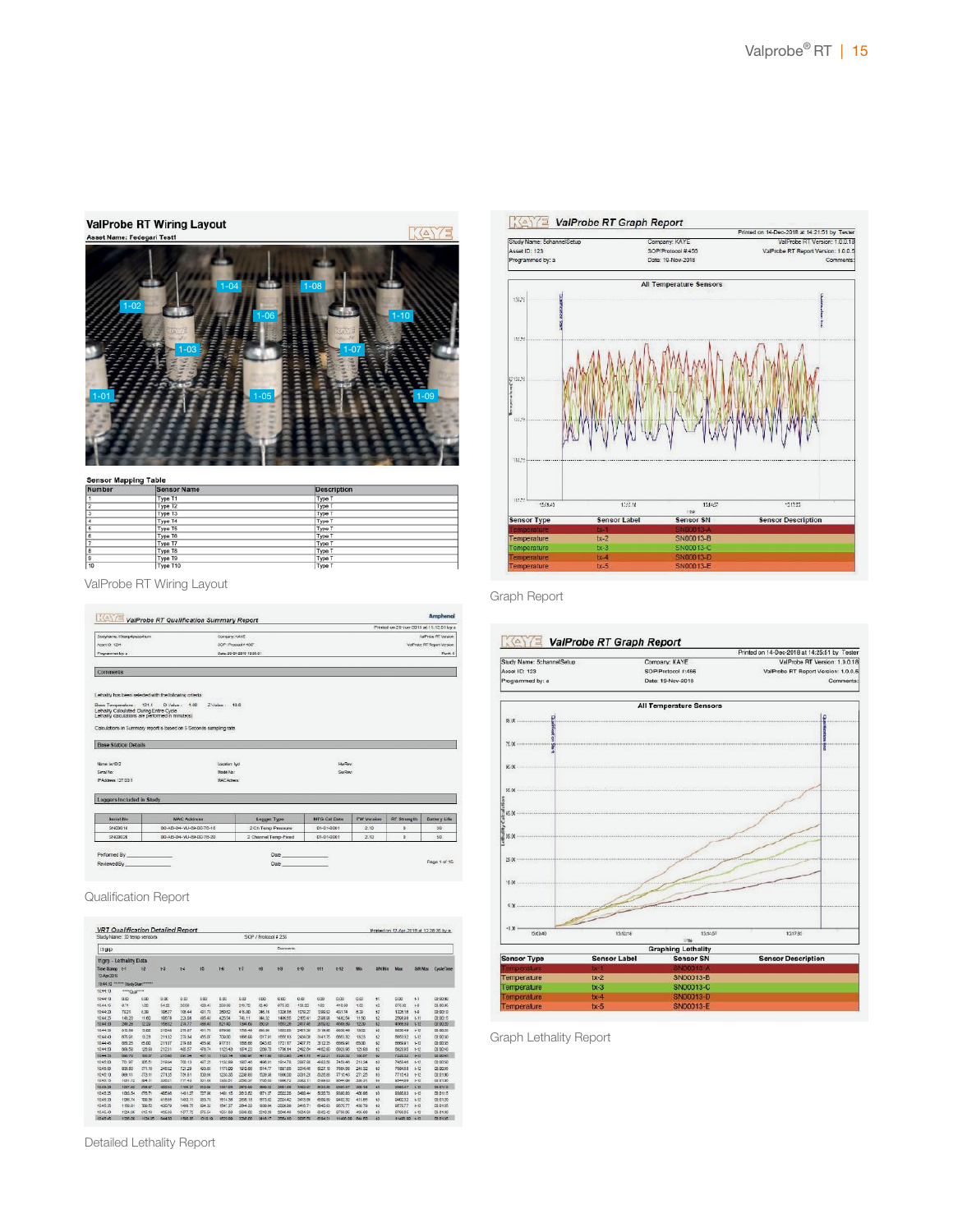# Flexible and Compliant

#### ELECTRONIC SIGNATURE

Kaye ValProbe RT is a state-of-the-art validation system designed to meet worldwide regulations and guidelines on Thermal Validation and Data Integrity. All recorded data, including calibration offsets, set-up parameters, and administrative tasks are saved in secure, encrypted, tamper-proof electronic records in a format accessible only through the system software. In addition to pre-configured privilege levels, it is possible to explicitly set permissions for each user.

With data synchronization to a shared folder it is possible to exchange configuration and data files like your assets, setups, and study files with other Kaye validation consoles. The Kaye ValProbe RT can synchronize a user database and also merge audit trails of several consoles enabling sorting, searching, and printing of department-wide audit trails, for example, a list of all failed login attempts within a specified time period across all synchronized Kaye validation consoles. Every console has a unique but customizable machine ID for identification.



User Management





|                    | Machine ID: TNEFOCCES/IDSAGDSA4CSEX | Printed on 14-Dec-2018 at 17:05:59 by Texter |                                                                                                                              |                                   |                       |                              |  |
|--------------------|-------------------------------------|----------------------------------------------|------------------------------------------------------------------------------------------------------------------------------|-----------------------------------|-----------------------|------------------------------|--|
| <b>Audit Trail</b> |                                     |                                              |                                                                                                                              |                                   |                       |                              |  |
| Logged in User to  | <b>User Name</b>                    | <b>Oute / Time</b>                           | Anisons                                                                                                                      | <b>User Comment - Aught Trail</b> | <b>Gesine SeriaWe</b> | <b>HMM Id</b>                |  |
|                    | Toctor                              | 14.0ec.2018<br>st 06:34-19                   | Lisar ld : "3" resoluci by Usar id : "1".<br>UserName: "Tester"                                                              |                                   |                       | CRESCORD IN A ROAD           |  |
|                    | Tastar                              | <b>M.Dec. 2018</b><br>$+06.56 + 13$          | Elean M - "4" Liner Name: "Taxing"<br>loggedin to do "UnerManagement"<br>coverston in "Lisar Management" screen              |                                   |                       | <b>CEONAMICANTERSTOCIES</b>  |  |
|                    | TAINE                               | 14 Dec-2018<br>MD-72-20                      | User M.C.D., User Name: "Tester"<br>locapid in to do "UserManagement"<br>countion in 'User Management' screen                |                                   |                       | 06044036126538044030         |  |
|                    | Tasker                              | 14.Dec-2018<br>WDN-32.15                     | Class of c <sup>o</sup> n". User Nome: "Testar"<br>logged in to do "UserManagement"<br>conration in "User Monsoement" conner |                                   |                       | HBF2CC851345305A4CGD         |  |
|                    | Taster                              | 14-Dec-2010<br>at 06:32.68                   | User M . "1". User Name: "Taske"<br>logged in to do "CloerManagement"<br>loperation in "User Management" seesen              |                                   |                       | CECIAARCSS10ECCCCCCC         |  |
|                    | Torstor                             | 14 Dec-2018<br>$x = 39.98$                   | Death! "I" Live News "Tester"<br>logged in to do "UserManagement"<br>couration in "User Management" screen                   |                                   |                       | 28F20085185385A4090          |  |
|                    | Turatur                             | 14.Dec.2018<br>at 05:55.40                   | Apalication Crash                                                                                                            |                                   |                       | CECOAA12453844C3D            |  |
|                    | TAIWAY                              | 14 Dec-2018<br>$+06.98.61$                   | Look attendt falled for User 1d."1. User<br>Name: "Tester"                                                                   |                                   |                       |                              |  |
|                    | Taster                              | $+$ Cec- $X$ <sup>11</sup><br>166.08.03      | Knorld :"!". User Name: "Tester"<br>located in to do "QualificationStart"<br>keyedon in "Dualdication" scassers              |                                   |                       | <b>BOX 2008 E12653BA4090</b> |  |
|                    | Tester                              | 4-Dec-2018<br>VL06/30 22                     | User Id :"1" Liser Name: "Tester"<br>heaters files? as a shortest<br>equestion in "Disabilication" syncom-                   |                                   |                       | 18720085124530544090         |  |
|                    | Tassan                              | 14-Dec-2018<br>at 05:35:38                   | Qualification Shoped for Useria : "1".<br><b>Ucar Name "Tester"</b>                                                          |                                   |                       | CECONAMICABLE 202020         |  |

Audit Trail Report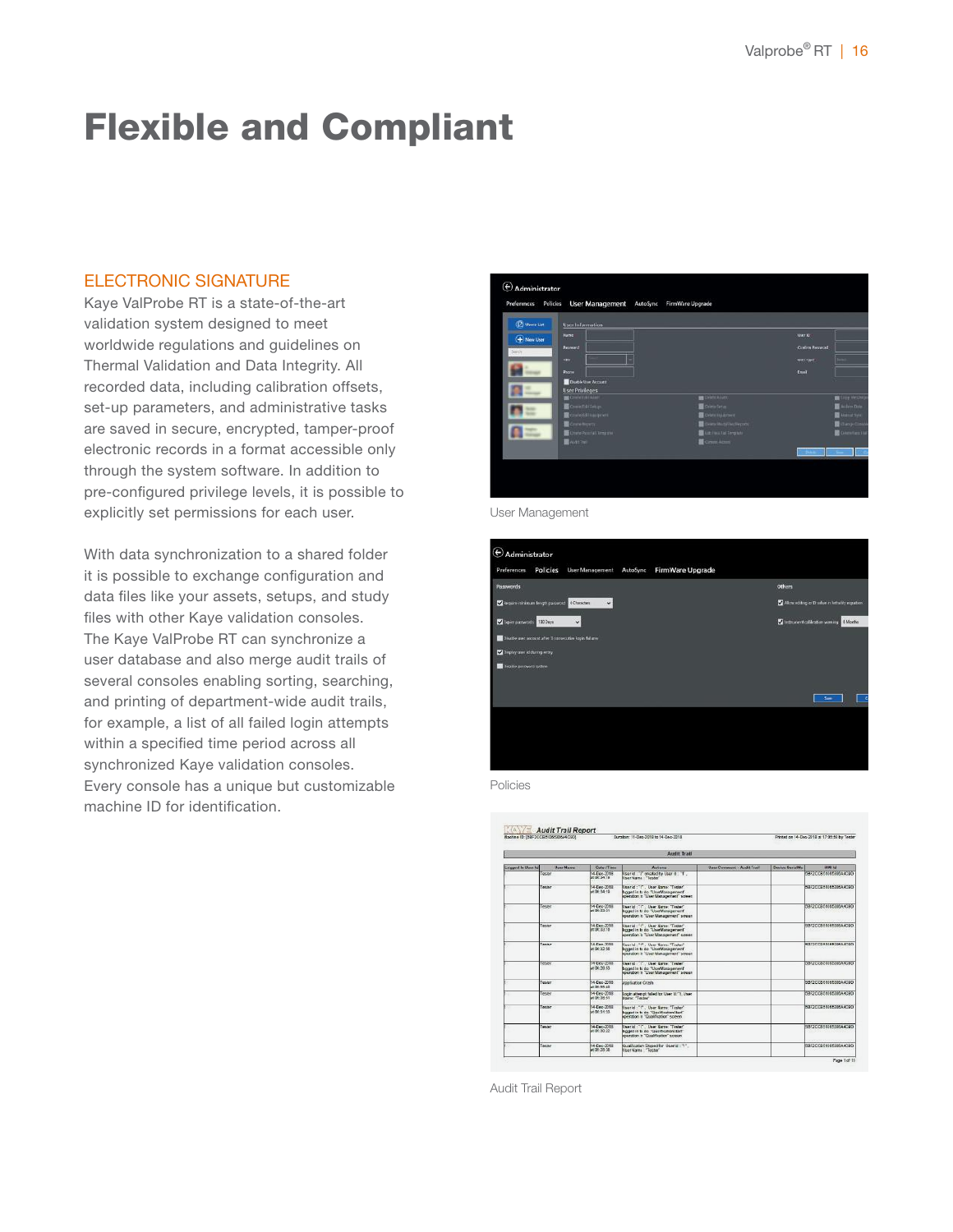# System Documentation

### QUALITY CONTROL DOCUMENTS

Kaye's quality policy, the ISO 9001 implementation and certificate, and document control standard operating procedures (SOPs)

#### DEVELOPMENT PROCEDURES

Design control and project management SOPs, and functional specifications

# QUALITY ASSURANCE PROCEDURES

Test plan and test case procedures

#### RELEASE DOCUMENTS

Quality assurance certification and product release notices

#### QUALITY ASSURANCE TEST DOCUMENTATION

Quality assurance test plan and test cases

#### IQ/OQ PROTOCOL

The Installation Qualification/Operational Qualification Protocol defines a set of procedures to ensure that the Kaye ValProbe RT system is properly installed and operated according to Kaye's recommendations, and is adequately documented and controlled according to cGMP requirements. The documents are provided in hard copy and on CD, allowing users to modify the documentation to suit specific organizational requirements.

The IQ/OQ Protocol includes the following:

- ∙ Installation Qualification document
- ∙ Operational Qualification document
- ∙ Operational Qualification document Report
- ∙ Standard Operating Procedures document

If you prefer to have IQ/OQ executed by qualified Kaye technicians we also provide Validation IQ/OQ on-site execution.

#### VALIDATION REFERENCE

The Kaye ValProbe RT system is supported with documentation that verifies a fully validated system, including software, hardware, and firmware. The Validation Reference Binder provides a comprehensive overview of the Amphenol Quality Policy, description of ISO 9001 implementation, and support procedures, and standards for the development, testing, and maintenance of hardware and software. quality control documents, development procedures, quality assurance procedures, release documents, and quality assurance test documentation are all included.

The Validation Reference is a serialized document, ensuring that registered users automatically receive notification and updates to keep documentation current. The result is a summary of information you would obtain by conducting an audit at Amphenol's facility – complete, well organized, neatly packaged, and immediately accessible.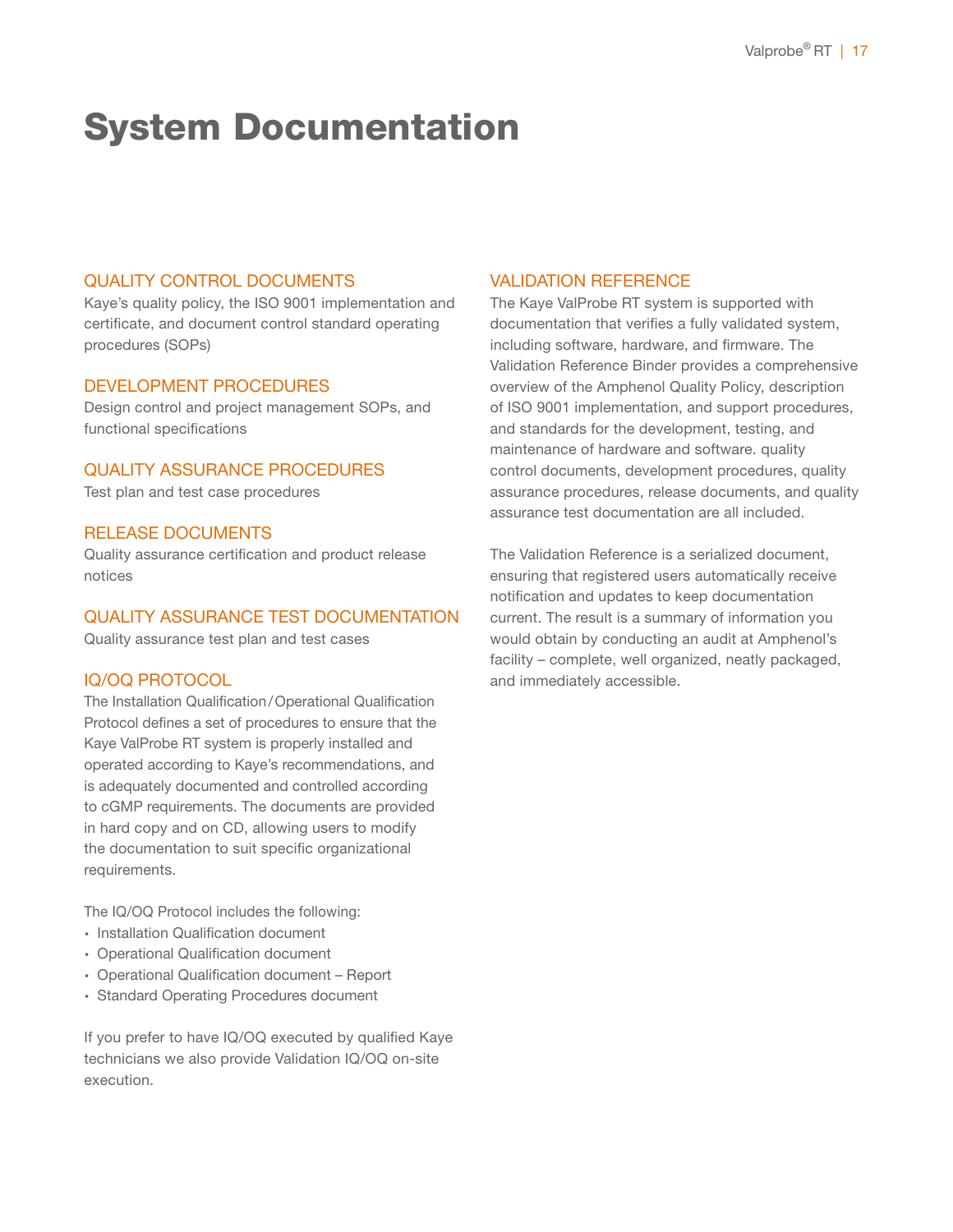# ValProbe RT Onsite Verification

### HIGH ACCURACY REFERENCING

Kaye's temperature calibration equipment is designed specifically to maximize overall system accuracy. Calibration equipment includes temperature references with superior uniformity, traceable intelligent RTD standards, and validation software to communicate with the hardware.

### FAST/ACCURATE REFERENCING

System performance data is only as good as the accuracy of the baseline measurement and inaccurate measurements have no place in pharmaceutical and biotech processing.

Kaye baths, dry wells, and IRTD temp standards offer unparalleled accuracy over a wide temperature range and reliability to meet your validation and verification needs.

### INTELLIGENT RTD STANDARD

The IRTD Temperature Standard (IRTD-400) is a NIST / DAkkS-traceable instrument that is calibrated over the range of - 196°C to 420°C. It is accurate to ±0.025°C over the entire operating range. Communicating directly with the console software, the IRTD-400 eliminates the potential for human error, assuring accurate and traceable measurements.



# KAYE CTR-25

- ∙ Temp Range: -25°C to 140°C (closed cover)
- ∙ Verification of up to 10 rigid ValProbe RT loggers



### KAYE LTR-150

- ∙ Temp Range: -30°C to 150°C
- ∙ Liquid micro bath tub with sensor cage and magnetic stirrer can hold ValProbe RT rigid loggers

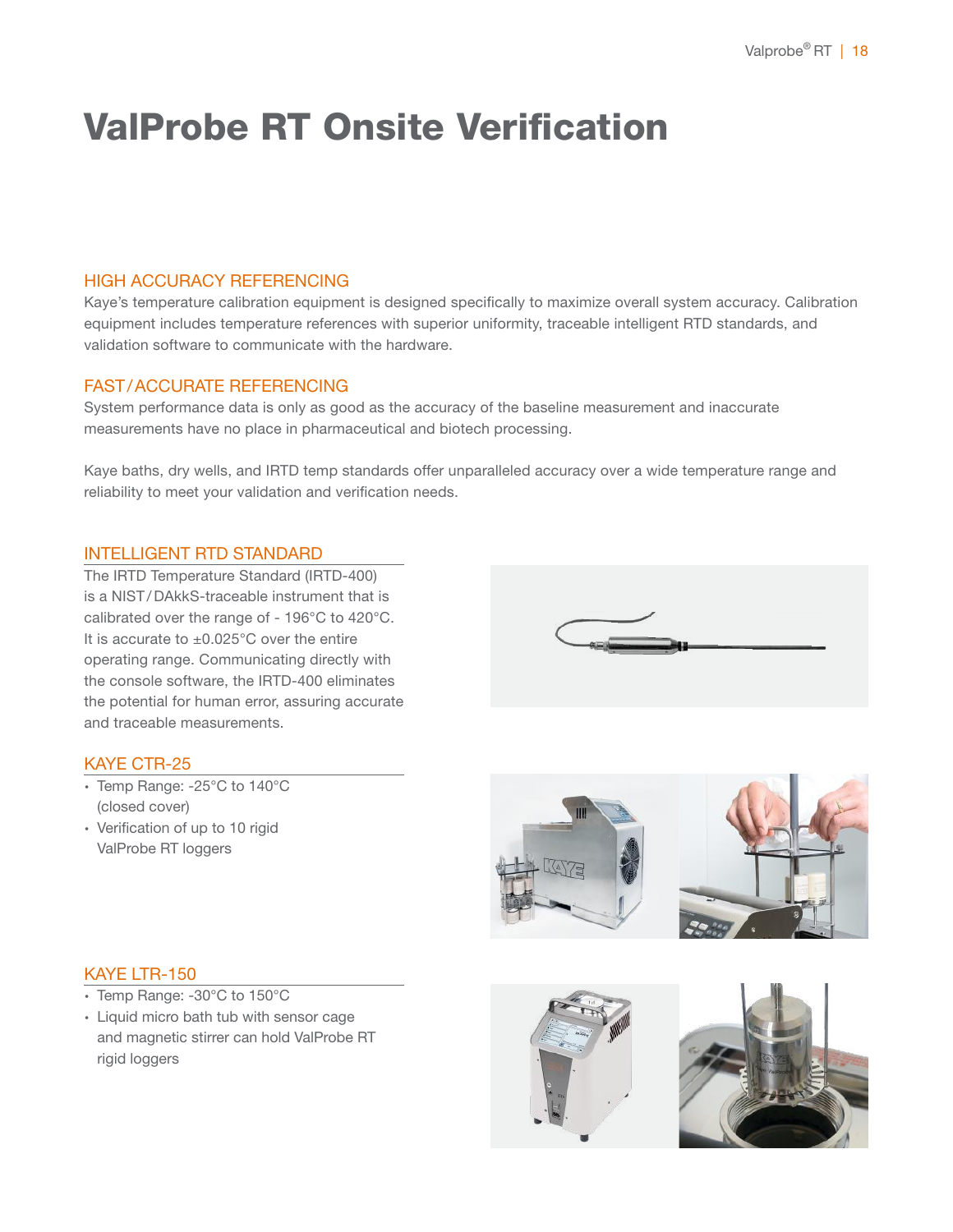# Accessories

#### KAYE TRANSPORT AND STORAGE

The ValProbe transport/ storage tray is an accessory designed to simplify the carrying, storage, and management of Kaye ValProbe RT loggers during use. The ValProbe RT transport/ storage tray can accommodate up to 20 Kaye ValProbe loggers of any type.

### KAYE INSULATING CANISTER

Use the Insulating Canister in combination with minimum the 12" bendable temperature loggers for a perfect solution for dry heat applications.

#### **Performance**

| Temp.           | <b>Exposure Time</b> |  |
|-----------------|----------------------|--|
| $350^{\circ}$ C | 40 min.              |  |
| $300^{\circ}$ C | 60 min.              |  |
| $250^{\circ}$ C | 80 min.              |  |
| $200^{\circ}$ C | 115 min.             |  |
| $170^{\circ}$ C | 165 min.             |  |
|                 |                      |  |

### KAYE SHIPPING CASE

Protect your validation equipment and store it safely when not being used.







#### KAYE AUTOCLAVE ANTENNA

The Kaye Autoclave Antenna provides improved signal strength for challenging applications like large autoclaves or vessel in vessel setups. It is steam proven and can be installed via the standard Kaye Feedthru.